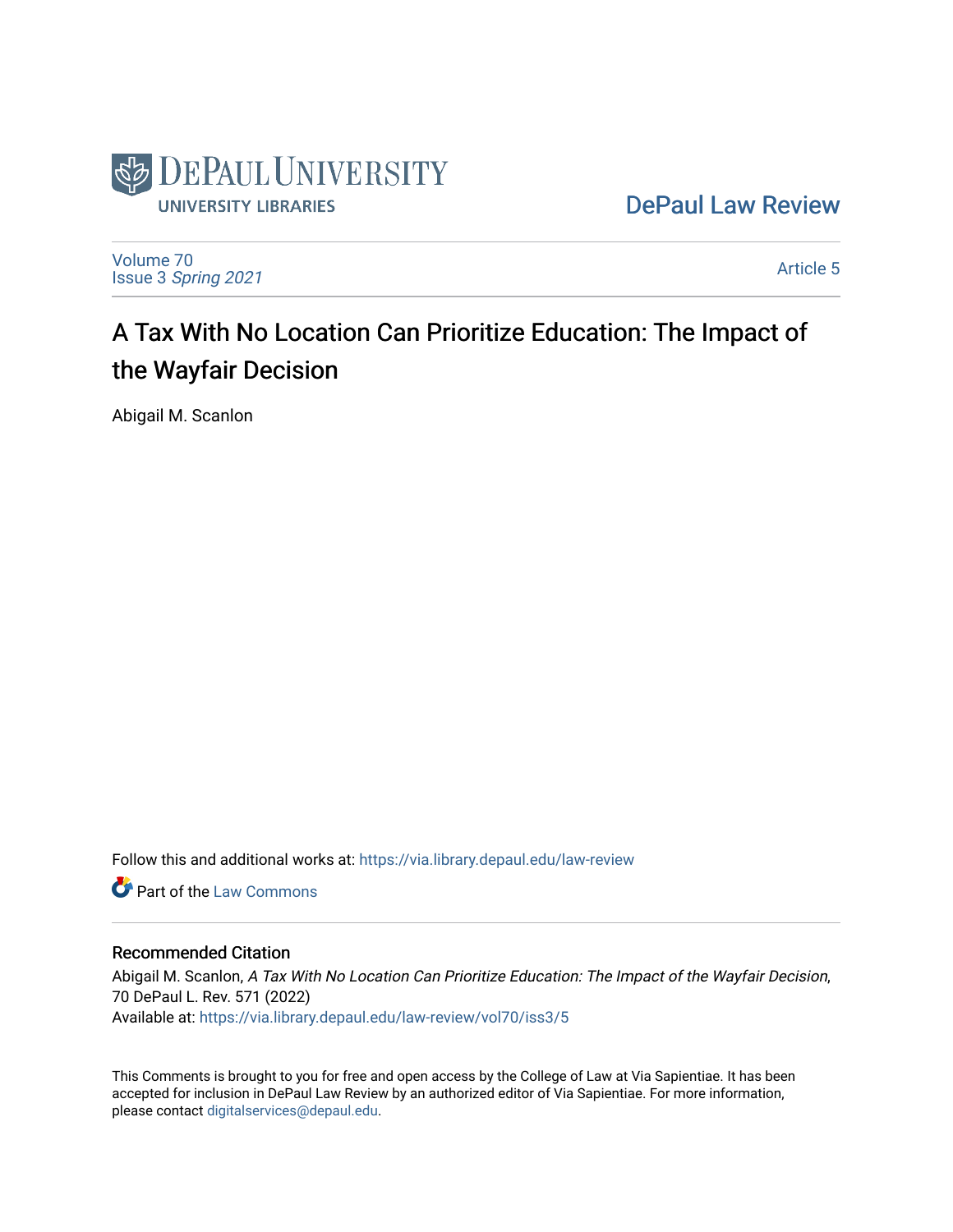## **A TAX WITH NO LOCATION CAN PRIORITIZE EDUCATION: THE IMPACT OF THE** *WAYFAIR* **DECISION**

#### I. INTRODUCTION

A funding gap may not seem substantial when it is in regard to research or product development, but what about education? In the United States, there is a substantial funding gap in education, with school districts reporting higher poverty rates receiving less per-pupil funding than those with lower poverty rates.<sup>1</sup> But what if the states had the means and opportunity to start shrinking that gap and equalizing funding per pupil? This Article contends that the Supreme Court's recent decision in *South Dakota v. Wayfair*2 has paved the way for states to start major education funding reform.

Part II of this Article will provide background into the taxing power of the federal, state, and local governments in the U.S. and the contributions they make to education funding. The second part will also discuss the previous requirement for retailers selling their products or services outside of states in which they have a presence. Then, it will discuss *South Dakota v. Wayfair* and the overruling of the previously well-established physical presence rule. Part III will analyze the possible impact that the *Wayfair* decision can have on education. It will discuss the states' ability to collect all sales taxes from remote sellers and how they are working toward creating a streamlined tax system in order to do so. In addition, Part III will demonstrate why the states should use the increase in tax income to further fund education and to equalize the amounts of money spent per student. Finally, Part IV of this Article suggests further impacts that the *Wayfair* case will have on education and beyond. Part V concludes this article with a discussion of what needs to come next.

<sup>1.</sup> Lauren Camera, *In Most States, Poorest School Districts Get Less Funding*, U.S. NEWS (Feb. 27, 2018, 12:01 AM), https://www.usnews.com/news/best-states/articles/2018-02-27/in-moststates-poorest-school-districts-get-less-funding.

<sup>2. 138</sup> S. Ct. 2080 (2018).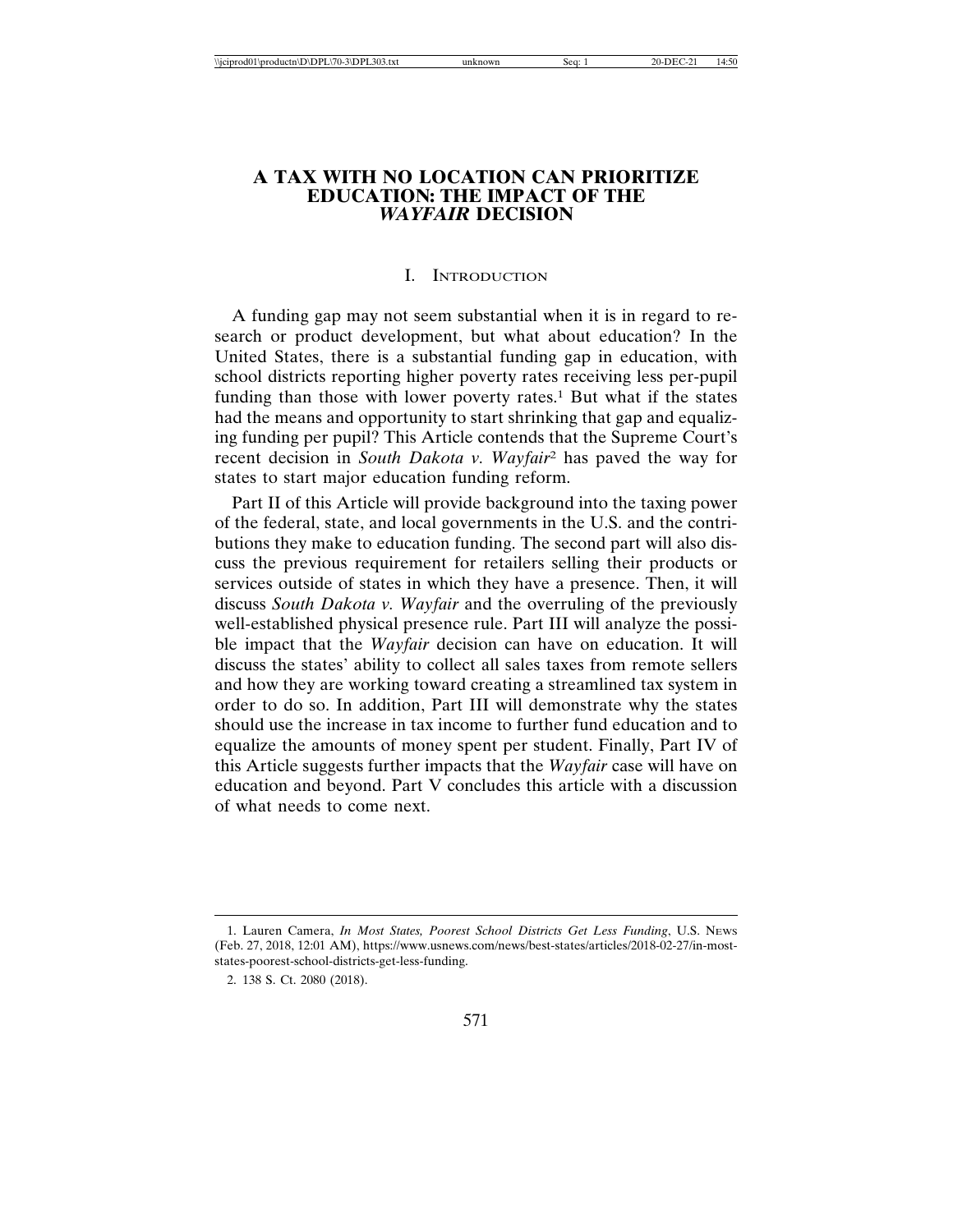#### II. BACKGROUND

## *A. The Taxing Power*

The U.S. Constitution gives Congress the power to "regulate Commerce . . . among the several States[.]"3 Beyond that, however, Congress has generally left the Supreme Court to formulate rules and preserve the regulation of commerce.4 Throughout history, the Supreme Court has adjudicated Commerce Clause disputes to help interpret its meaning and reach.<sup>5</sup> It has also been noted that, in some instances, Congress and the states have concurrent power to regulate commerce.6 Over time, the Court's decisions established boundaries to a state's ability to regulate commerce.7 "First, state regulations may not discriminate against interstate commerce; and second, [s]tates may not impose undue burdens on interstate commerce."8 The Court noted that "[s]tate laws that 'regulat[e] even-handedly to effectuate a legitimate local public interest . . . will be upheld unless the burden imposed on such commerce is clearly excessive in relation to the putative local benefits.'"9 In the past, states have been restricted on collecting sales tax from out-of-state retailers.10

Through the power granted by the federal government, states are able to collect sales tax on goods and services sold within that state, if the state should so choose.11 Sales tax is generally charged on products that are sold from retailers to individual customers.12 It is also an established tax, which requires that the rate does not differ based on the income of the payor.<sup>13</sup> The tax is collected by the seller, who is then required to pass the tax along to the state.14 In 2017, states collected \$457 billion in sales tax.15 Sales tax makes up a large amount of

<sup>3.</sup> U.S. CONST. art. I, § 8, cl. 3.

<sup>4.</sup> *Wayfair, Inc.*, 138 S. Ct. at 2090 (quoting S. Pac. Co. v. Arizona *ex rel.* Sullivan, 325 U.S. 761, 770 (1945)).

<sup>5.</sup> *Id.* (citing Gibbons v. Ogden, 22 U.S. 1, 9 (1824)).

<sup>6.</sup> *Id. See* Willson v. Black Bird Creek Marsh Co., 27 U.S. 245, 252 (1829).

<sup>7.</sup> *Wayfair, Inc.*, 138 S. Ct. at 2090.

<sup>8.</sup> *Id.* at 2091.

<sup>9.</sup> *Id.* (quoting Pike v. Bruce Church, Inc., 397 U.S. 137, 142 (1970)).

<sup>10.</sup> *See* Nat'l Bellas Hess, Inc. v. Ill. Dep't of Revenue, 386 U.S. 753, 758 (1967). *See also* Quill Corp. v. North Dakota, 504 U.S. 298, 317–18 (1992).

<sup>11.</sup> *State and Local Taxes*, U.S. DEP'T OF THE TREASURY, https://www.treasury.gov/resourcecenter/faqs/Taxes/Pages/state-local.aspx (last updated Dec. 5, 2010, 10:24 AM).

<sup>12.</sup> *The Consumer's Guide to Sales Tax*, TAXJAR, https://www.taxjar.com/guides/sales-taxguide-for-consumers/#who-collects-sales-tax (last updated Nov. 15, 2016).

<sup>13. .</sup> U.S. DEPARTMENT OF THE TREASURY, *supra* note 11.

<sup>14.</sup> TAXJAR, *supra* note 12.

<sup>15.</sup> *The State of State (and Local) Tax Policy*, TAX POL'Y CTR., https://taxpolicycenter.org/ briefing-book/how-do-state-and-local-sales-taxes-work (last visited May 30, 2021).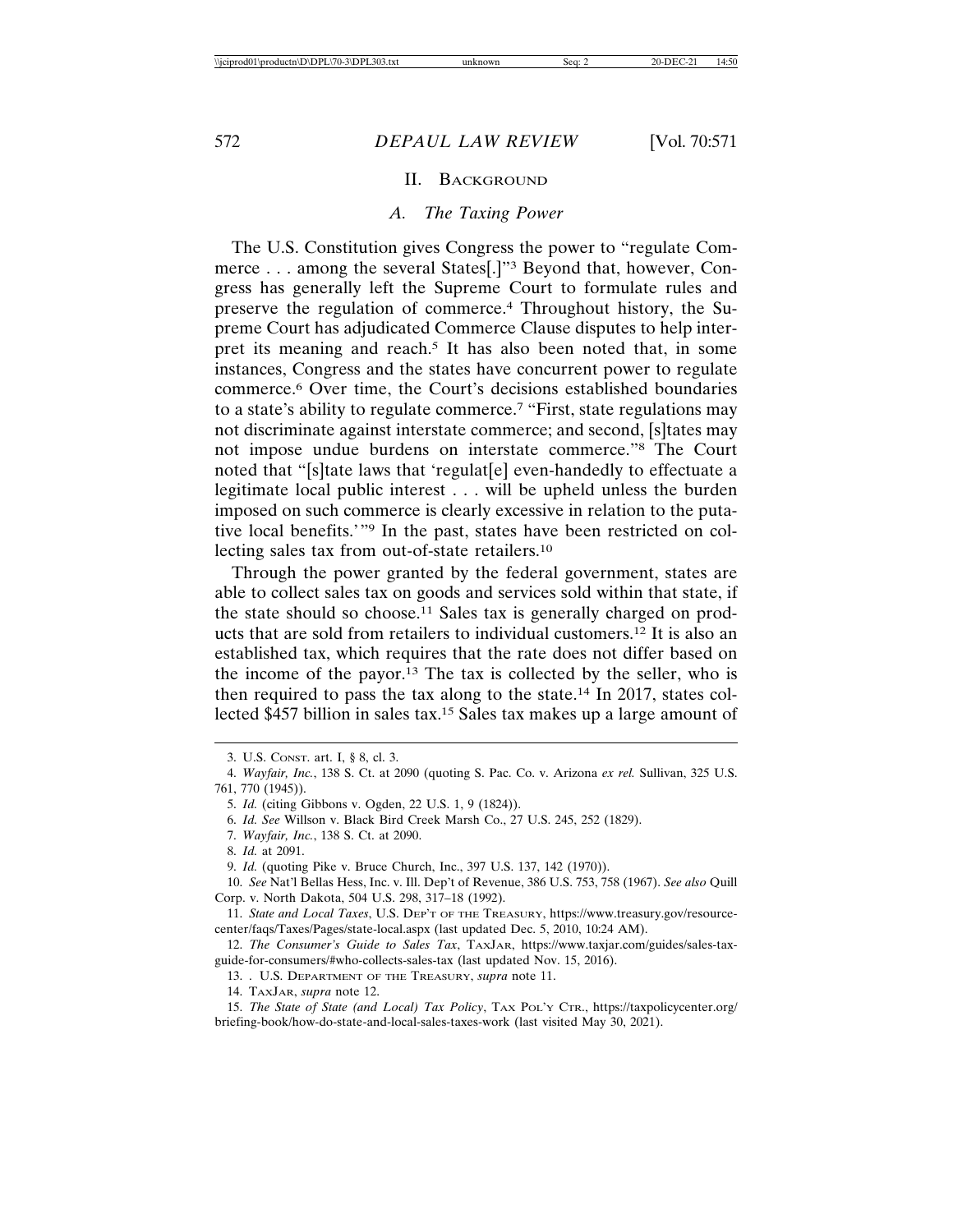the revenue received by states and localities.16 The money collected by the states typically goes to a general fund, which is spent on things such as police and fire departments and medical facilities.<sup>17</sup>

The Constitution also gives local governments the right to impose taxes on their residents.18 Local taxes can include sales taxes, individual income taxes, corporate income taxes, property taxes, and more.19 Local governments collected approximately \$124 billion as a result of sales tax in 2017.20 The money collected from local taxes is used to fund areas such as education, public safety officers, and maintaining public roadways.21 Public schools throughout the U.S. receive funding from federal and state taxes, but nearly half comes from local taxes.22 Unfortunately, this funding is not sufficient to establish and maintain an improved education system; however, that could be remedied within the coming years.

#### *B. State Spending of Tax Dollars*

In 2018, the states and the District of Columbia spent over \$2 trillion in state revenues.<sup>23</sup> The majority of the money is spent on education (K-12), followed by Medicaid and Health Insurance programs, then higher education.24 Approximately one-fourth of state spending goes toward K-12 education.25 This spending typically comes in the form of grants to the school districts or the local governments responsible for them, rather than directly paying the costs and salaries required to run the schools.26 Higher education is also a large part of

19. *An Overview of State and Local Taxes*, TAXSLAYER (Feb. 27, 2020), https://www.taxslayer. com/blog/overview-state-local-taxes/.

20. . TAX POLICY CENTER, *supra* note 15.

21. Amber Keefer, *Where Does the Money from Property Taxes Go?*, SFGATE (Dec. 19, 2018), https://homeguides.sfgate.com/money-property-taxes-go-52339.html.

<sup>16.</sup> *Id.*

<sup>17.</sup> *What Is Sales Tax Revenue Spent On?*, ACCURATETAX.COM (Apr. 10, 2017), https:// www.accuratetax.com/blog/sales-tax-revenue-spent/.

<sup>18.</sup> U.S. DEPARTMENT OF THE TREASURY, *supra* note 11.

<sup>22.</sup> Bruce J. Biddle & David C. Berliner, *Unequal School Funding in the United States*, 59 EDUC. LEADERSHIP 48, 48 (2002).

<sup>23.</sup> Laila Kearney, *U.S. state spending exceeds \$2 trillion in fiscal 2018: report*, REUTERS (Nov. 14, 2018, 11:26 PM), https://www.reuters.com/article/us-usa-states-budget/u-s-state-spending-exceeds-2-trillion-in-fiscal-2018-report-idUSKCN1NK0G6.

<sup>24.</sup> *Policy Basics: Where Do Our State Tax Dollars Go?*, CTR. ON BUDGET & POL'Y PRIORI-TIES (July 25, 2018), https://www.cbpp.org/research/state-budget-and-tax/policy-basics-where-doour-state-tax-dollars-go.

<sup>25.</sup> *Id.*

<sup>26.</sup> *Id.*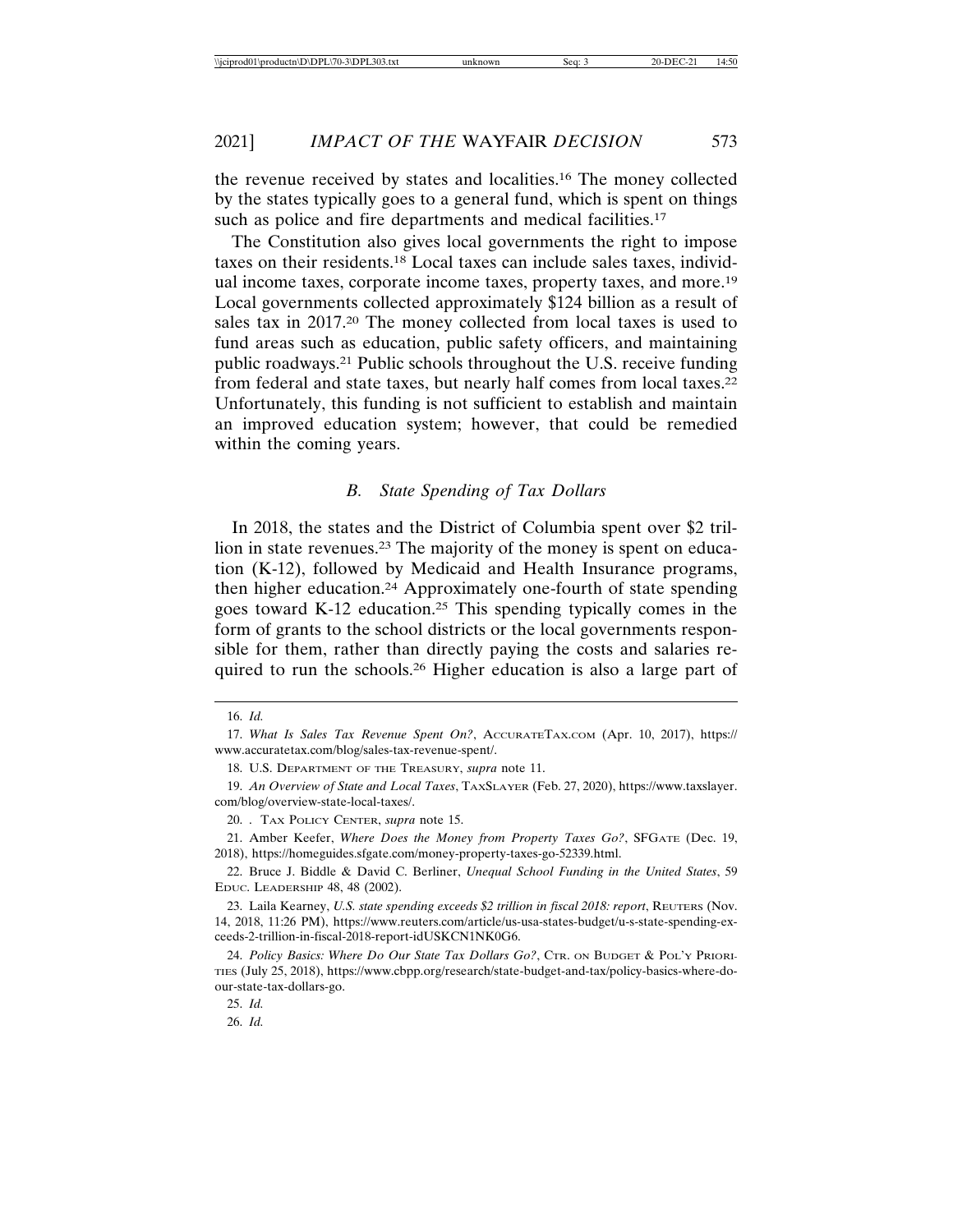what states spend their tax dollars on.<sup>27</sup> Together, K-12 education and higher education make up about 41% of state spending.<sup>28</sup>

Public welfare is another major part of state spending.<sup>29</sup> Public welfare includes "Medicaid, Temporary Assistance for Needy Families, [ ] Supplemental Security Income<sup>[1]</sup>, and more.<sup>30</sup> States, and the federal government, fund Medicaid and the Children's Health Insurance Program to benefit low-income families.31 Approximately seventy-four million low-income persons are provided coverage through Medicaid and other programs.32 According to the National Association of State Budget Officers, public welfare (including public assistance and Medicaid) represented 29.8% of state expenditures in 2020 while elementary and secondary education only represented 19%.33 Public welfare has been increasing since 1977, while spending on education has been decreasing overall.34

The remaining budget typically goes to transportation, corrections, disability, pensions, health benefits for public employees, environmental projects, police, and local government aid.35 The percentages of spending vary in each state but, on average, education receives the most spending.36 And, until recently, the sales tax received by a state to be included in the budget could only come from retailers who had a physical presence in that state.37

#### *C. The Physical Presence Rule*

In 1967, the Supreme Court was presented with the issue of whether a company was required to collect sales tax from customers who purchased their products from out of state.38 National Bellas Hess ("National") sold assorted products to consumers by mailing catalogues to

<sup>27.</sup> *Id.*

<sup>28.</sup> *Id.*

<sup>29.</sup> *State and Local Finance Initiative*, URBAN INST., https://www.urban.org/policy-centers/ cross-center-initiatives/state-and-local-finance-initiative/state-and-local-backgrounders/stateand-local-expenditures (last visited May 30, 2021).

<sup>30.</sup> *Id.*

<sup>31. .</sup> CENTER ON BUDGET AND POLICY PRIORITIES, *supra* note 24.

<sup>32.</sup> *Id.*

<sup>33.</sup> STATE EXPENDITURE REPORT: FISCAL YEARS 2018–2020, NAT'L ASS'N OF ST. BUDGET OFFICERS 16, tbl.5 (2020).

<sup>34.</sup> *See* URBAN INSTITUTE, *supra* note 29, at tbl. "State and Local Direct General Expenditures."

<sup>35.</sup> CENTER ON BUDGET AND POLICY PRIORITIES, *supra* note 24.

<sup>36.</sup> *Id.*

<sup>37.</sup> *See infra* Part II.C.

<sup>38.</sup> *See* Nat'l Bellas Hess, Inc. v. Ill. Dep't of Revenue, 386 U.S. 753, 758 (1967).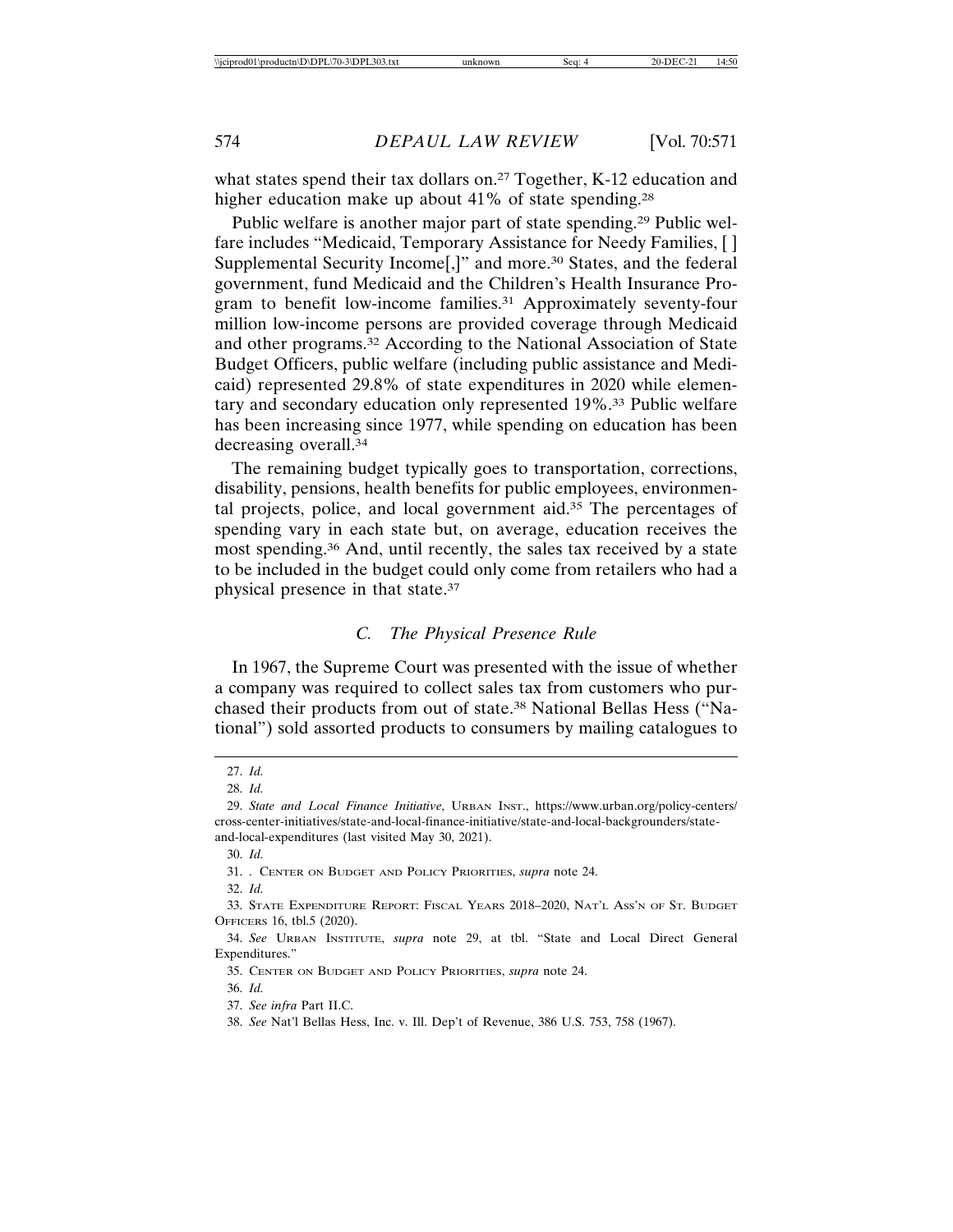customers.39 National's principal place of business was in Missouri, but it mailed catalogues and flyers to recent, current, and potential customers throughout the nation.40 The Illinois Department of Revenue argued that National should be required to collect and pay sales tax on goods sold to customers in Illinois in accordance with state law.41 National argued that the requirement to pay in Illinois created an "unconstitutional burden [on] interstate commerce" and violated due process.42 The Supreme Court agreed with National and created the physical presence rule.43 The Court noted that the Commerce Clause was put in place to prevent "unjustifiable local entanglements" in the economy.44 Therefore, unless a retailer had a sufficient physical presence in the state, such as retail outlets or salespeople, the state lacked the authority to require the company to collect and remit sales tax in that state.45

More than twenty years later, the Court chiseled away at the physical presence rule but did not destroy it.46 North Dakota challenged the physical presence rule when it filed an action to require Quill Corporation ("Quill") to collect sales tax on goods sold within the state.<sup>47</sup> Quill, an office supplies provider, had offices or warehouses in California, Illinois, and Georgia.48 To gather business, Quill mailed its catalogues around the nation, advertised in periodicals, and made telephone calls to potential clients.49 The goods sold to customers in North Dakota were delivered by mail or common carrier from outside of the state.50 North Dakota argued that Quill should be required to collect and remit state sales tax since Quill was maintaining a "place of business" in the state by creating demand for their product within the state.51 The Supreme Court determined that the Due Process Clause is not violated by requiring out-of-state businesses to collect

42. *Id.* at 756.

- 44. *Id.* at 760.
- 45. *Id.* at 758.
- 46. *See generally* Quill Corp. v. North Dakota, 504 U.S. 298 (1992).
- 47. *Id.* at 303.
- 48. *Id.* at 302.
- 49. *Id.*
- 50. *Id.*
- 51. *Id.* (quoting N.D. CENT. CODE § 57-40.2-07 (1991)).

<sup>39.</sup> *National Bellas Hess v. Illinois*, WIKIPEDIA, https://en.wikipedia.org/wiki/National\_Bellas \_Hess\_v.\_Illinois#:~:text=National%20Bellas%20Hess%20was%20a%20mail%20order

<sup>%20</sup>seller%20of%20various%20consumer%20products.&text=orders%20for%20merchandise %20were%20mailed,use%20tax%20from%20its%20customers (last updated Apr. 13, 2021, 1:27 AM).

<sup>40.</sup> *Nat'l Bellas Hess, Inc.*, 386 U.S. at 754–55.

<sup>41.</sup> *Id.* at 754.

<sup>43.</sup> *See id.* at 758.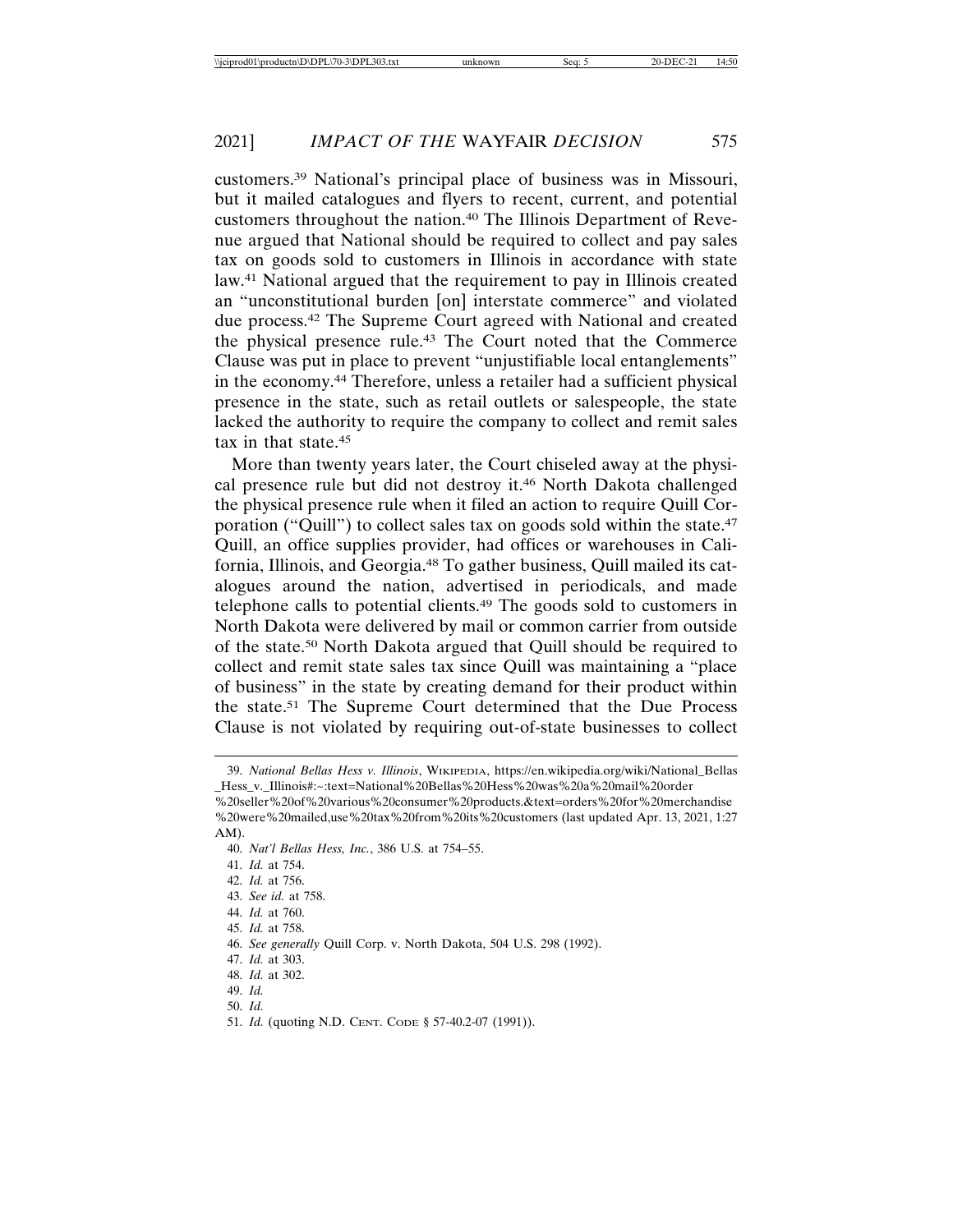sales tax from their customers if the business "purposefully avails itself of the benefits of an economic market in the forum State."52 However, the Court upheld the physical presence rule established in *National Bellas Hess v. Department of Revenue*, stating that "a corporation may have the 'minimum contacts' with a taxing State as required by the Due Process Clause, and yet lack the 'substantial nexus' with that State as required by the Commerce Clause..." which is a "means for limiting state burdens on interstate commerce."<sup>53</sup>

Since the establishment of the physical presence rule in 1967 and the refusal to overturn it in 1992,<sup>54</sup> e-commerce has been growing rapidly.55 In 2020, consumers spent a whopping \$861.12 billion on e-commerce, an increase of 44% compared to 2019.<sup>56</sup> In the past, because the physical presence rule created a loophole, states could not require out-of-state sellers to collect taxes without a physical presence, resulting in an unfair price advantage for out-of-state sellers as well as a loss of tax revenue to the state on much of the e-commerce.57 Due to the increase in remote sellers without a physical presence, the rule continues to become "further removed from economic reality and results in significant revenue losses to the States."58

The states have attempted to prevent these revenue losses by enacting regulations that expand the meaning of physical presence for remote sellers.59 Some states, such as Massachusetts and Ohio, have created regulations that establish a physical presence if the remote sellers have an application ("app") available for download within the state or place cookies on the browsers of in-state residents.<sup>60</sup> Other states have created a click-through nexus, "which define[s] nexus to include out-of-state sellers that contract with in-state residents who

56. Fareeha Ali, *US ecommerce grows 44.0% in 2020*, DIGITAL COM. 360 (Jan. 29, 2021), https://www.digitalcommerce360.com/article/us-ecommerce-sales/#:~:text=consumers%20 spent%20%24861.12%20billion%20online,the%2015.1%25%20jump%20in%202019.

57. South Dakota v. Wayfair, Inc., 138 S. Ct. 2080, 2092 (2018) (citing ARTHUR B. LAFFER & DONNA ARDUIN, PRO-GROWTH TAX REFORM AND E-FAIRNESS 4 (2013); U.S. GOV'T ACCOUNT-ABILITY OFFICE, GAO-18-114, SALES TAXES: STATES COULD GAIN REVENUE FROM EXPANDED AUTHORITY, BUT BUSINESSES ARE LIKELY TO EXPERIENCE COMPLIANCE COSTS 15 (2017).

58. *Wayfair, Inc.*, 138 S. Ct. at 2092.

59. *Id.* at 2097–98.

60. *Id. See* 830 MASS. CODE REGS. 64H.1.7 (2017). *See also* OHIO REV. CODE ANN. § 5741.01(I)(2)(c)(i) (LexisNexis 2018).

<sup>52.</sup> *Quill Corp.*, 504 U.S. at 307. *See also* Burger King Corp. v. Rudzewicz, 471 U.S. 462, 476 (1985).

<sup>53.</sup> *Quill Corp.*, 504 U.S. at 313.

<sup>54.</sup> *See generally id.*

<sup>55.</sup> *U.S. E-Commerce Sales as a Percent of Total Sales*, MARKETPLACE PULSE, https:// www.marketplacepulse.com/stats/us-ecommerce/us-e-commerce-sales-as-a-percent-of-totalsales-20 (last visited Nov. 3, 2019).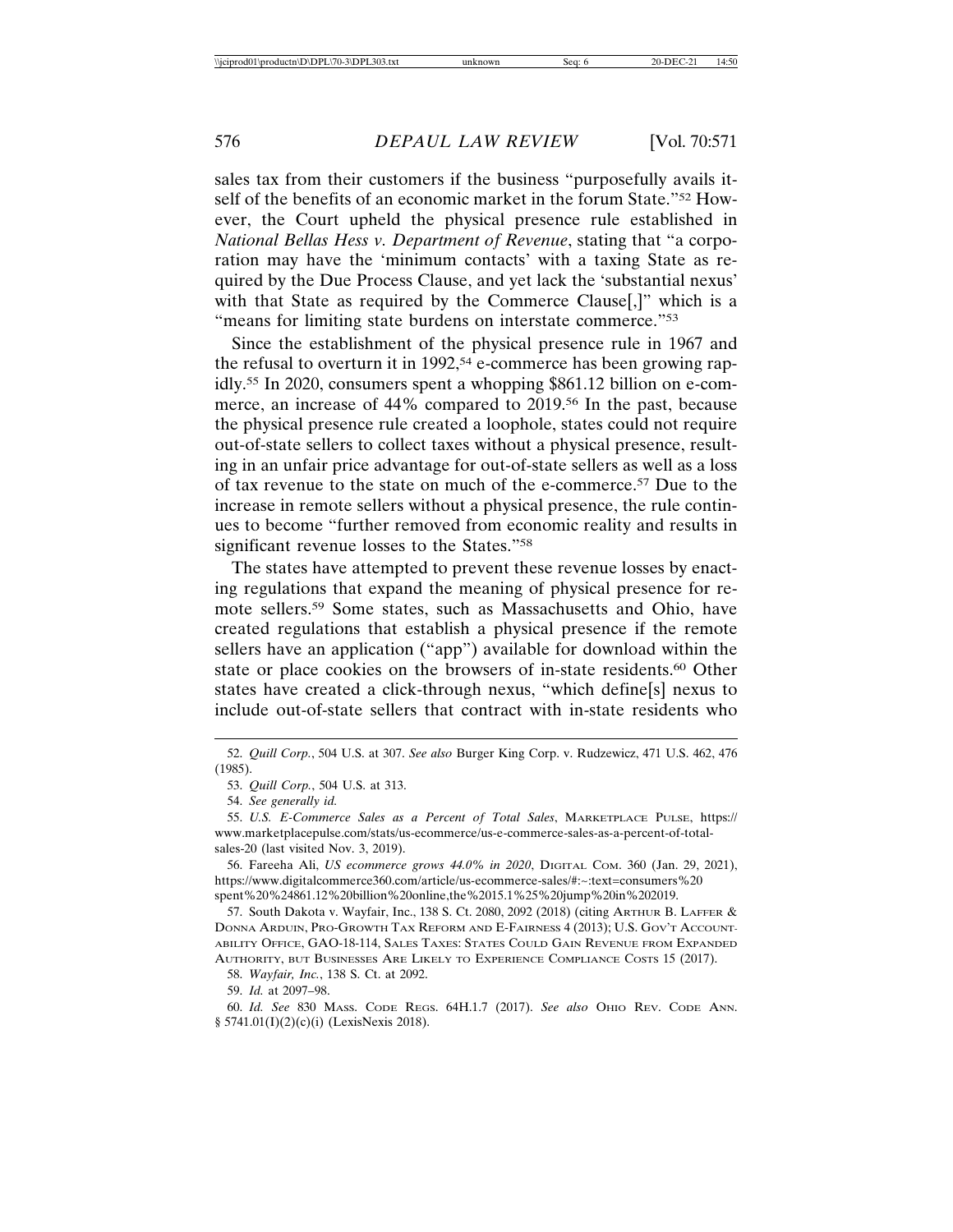refer customers for compensation."61 Additionally, some states, Colorado for example, have imposed "notice and reporting requirements" on remote retailers.62 Most states have established some sort of nexus system that creates a physical presence for remote sellers in order to collect some portion of sales tax from these retailers.63 Before the Supreme Court decided *South Dakota v. Wayfair*, there was increasing consideration of the impact that expanded authority would have. The decision in *Wayfair* finally made this expansion to state authority a reality.

#### *D.* South Dakota v. Wayfair

South Dakota is one of many states that has a sales tax, which generally requires sellers to collect the tax from customers and remit the tax to the Department of Revenue.64 Under the physical presence rule, South Dakota had to rely on the consumers to pay a use tax on the goods or services purchased from remote sellers; however, compliance rates were known to be quite low.65 Due to this, South Dakota estimated its losses at about \$48 to \$58 million in revenue every year.66 The legislature in South Dakota determined that "the inability to collect sales tax from remote sellers was 'seriously eroding the sales tax base' and 'causing revenue losses and imminent harm . . . through the loss of critical funding for state and local services.'"67 In response to this, South Dakota legislature established an Act that required the remote sellers to collect and remit sales tax just as a seller with a physical presence would, but the Act only applied to those sellers who delivered \$100,000 or more worth of goods or services to the state or those who engage in 200 or more transactions for goods or services to be delivered to the state.68 The Act was to be stayed until its constitutionality could be properly determined.69

Wayfair, Inc., Newegg, Inc., and Overstock.com, Inc. (collectively "Wayfair") are companies that do not have real estate or employees in South Dakota, but deliver goods to consumers in South Dakota.70 Al-

69. *Id.* The proposed version remains unenacted as continues to undergo review by the courts to determine whether it is constitutional.

70. *Wayfair, Inc.*, 138 S. Ct. at 2089.

<sup>61.</sup> *Wayfair, Inc.*, 138 S. Ct. at 2098. *See* N.Y. TAX LAW § 1101(C)(II) (McKinney 2019).

<sup>62.</sup> *Wayfair, Inc.*, 138 S. Ct. at 2098. *See* COLO. REV. STAT. § 39-21-112(3.5) (2010).

<sup>63.</sup> For the nexus rules of each state, see *Remote Seller Nexus Chart*, SALES TAX INST., salestaxinstitute.com/resources/remote-seller-nexus-chart (last updated May 4, 2021).

<sup>64.</sup> *Wayfair, Inc.*, 138 S. Ct. at 2088.

<sup>65.</sup> *Id.*

<sup>66.</sup> *Id.*

<sup>67.</sup> *Id.* (quoting S. 106, 2016 Leg. Assemb., 91st Sess. § 8(1) (S.D. 2016)).

<sup>68.</sup> *Id.* at 2089.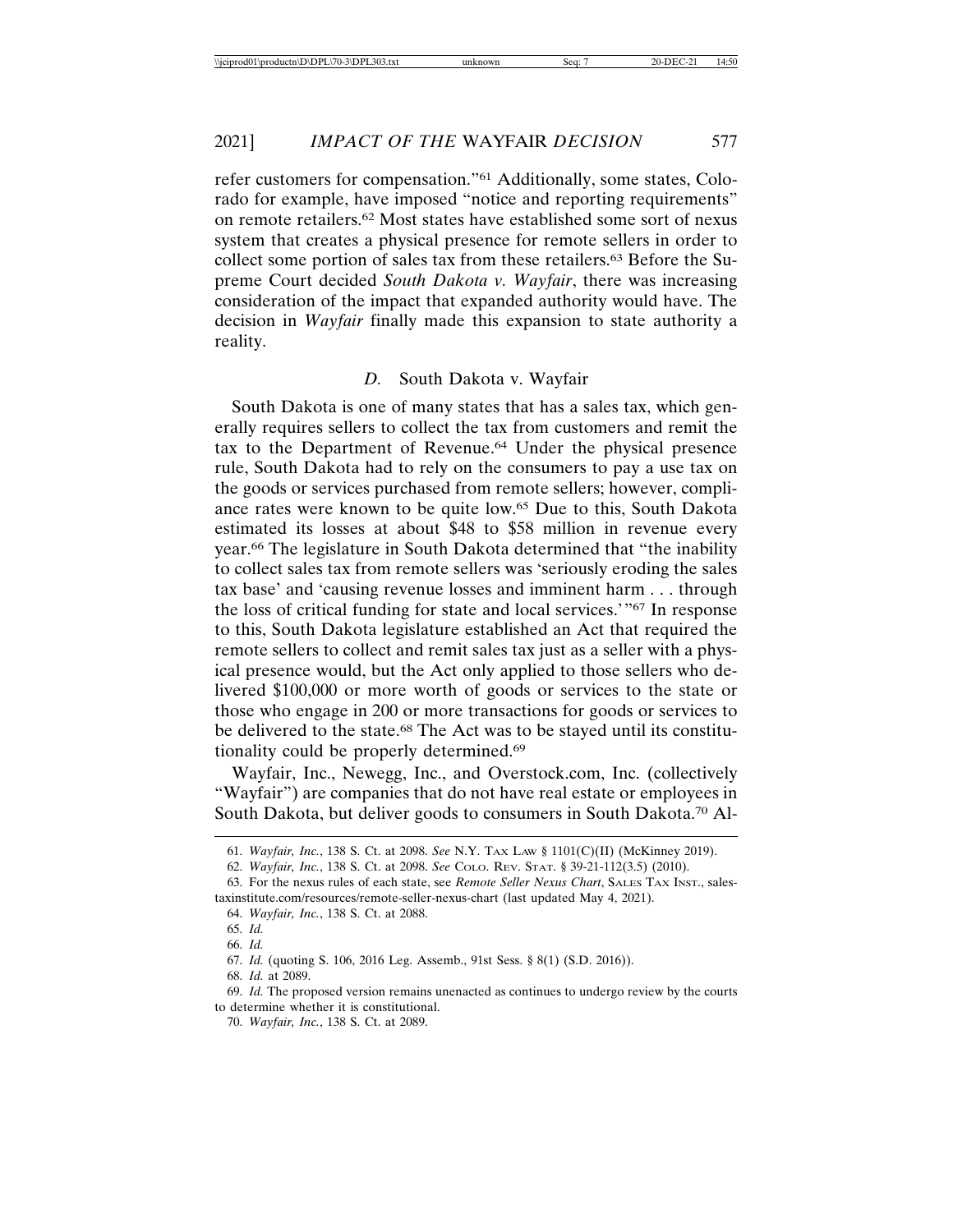though the companies met the requirements of the new Act, none of these companies collected or remitted sales tax in South Dakota.71 South Dakota sought a declaration that the Act's requirements were valid, and thus applicable to Wayfair.72 Although South Dakota knew that the Act could not survive under the physical presence rule created in *National Bellas Hess* and *Quill*, the action taken by the state emphasized the importance of reviewing the previous cases in consideration of the reality of the current economy.73 The trial court granted summary judgment to Wayfair, and it was later affirmed by the South Dakota Supreme Court.74 Essentially, South Dakota forced the hand of the U.S. Supreme Court by creating legislation that required its review. Thus, the Supreme Court granted certiorari to determine whether an out-of-state seller can be required to collect and remit sales tax.75

#### *1. Issues with the Physical Presence Rule*

The physical presence rule has been subject to criticism over the years.76 In *Wayfair*, the Court focused on three issues with the physical presence rule, including: (1) interpretation of substantial nexus requirement, (2) creation of market distortions, and (3) arbitrary distinction from the modern Commerce Clause.77

The minimum contacts and substantial nexus standards considered under the Due Process Clause and the Commerce Clause can be significantly similar when determining whether a state can impose a tax.78 Under Due Process, a substantial nexus is required, but the Court in *Quill* determined that a physical presence is not required to meet this burden.79 However, without the bright-line test of a physical presence, compliance with the differing tax jurisdiction across the country could create an undue burden on remote sellers, which the Commerce Clause is intended to prevent.80 These costs of compliance are largely unrelated to a company's physical presence or lack thereof.81 For example, a smaller company with one or two salespe-

<sup>71.</sup> *Id.* (citing State v. Wayfair Inc., 901 N.W. 2d 754, 759–60 (S.D. 2017)).

<sup>72.</sup> *Id.*

<sup>73.</sup> *Id.*; S. 106, § 8.

<sup>74.</sup> *Wayfair, Inc.*, 138 S. Ct. at 2089.

<sup>75.</sup> *Id.* at 2089–90.

<sup>76.</sup> *See generally, e.g.*, ARTHUR B. LAFFER & DONNA ARDUIN, PRO-GROWTH TAX REFORM AND E-FAIRNESS (2013).

<sup>77.</sup> *Wayfair, Inc.*, 138 S. Ct. at 2093.

<sup>78.</sup> *Id*

<sup>79.</sup> *Id.*

<sup>80.</sup> *Id.* (citing Quill Corp. v. North Dakota, 504 U.S. 298, 313 n.6 (1992)).

<sup>81.</sup> *Id.*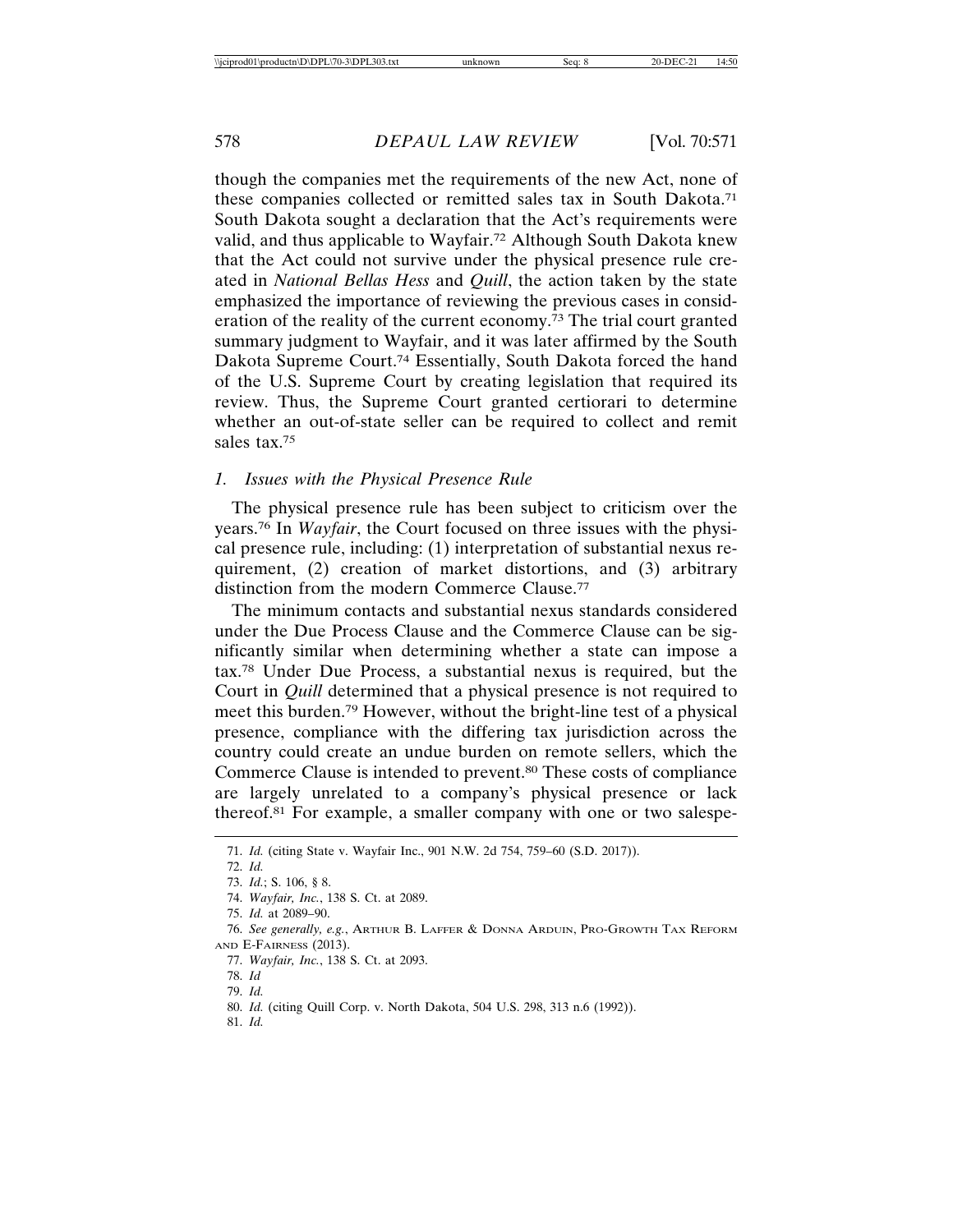ople in a large number of states could be more burdened with compliance costs than a larger company with warehouses or stores in only a small number of states.<sup>82</sup>

The creation of market distortions is also a byproduct of the physical presence rule.<sup>83</sup> A market distortion is created by government intervention in a market, such as a price ceiling or tax subsidies.84 *National Bellas Hess* and *Quill* formed market distortions by disadvantaging local and interstate businesses with a physical presence because remote sellers, without a physical presence, avoided the tax collection burden and were able to offer lower prices.85 Thus, the Supreme Court's rejection of the physical presence rule is needed to ensure that requiring a physical presence does not create disadvantageous market distortions.86

The physical presence rule makes no sense in a country with remote sellers; rather, the rule makes arbitrary distinctions.<sup>87</sup> For example, under *Quill*, a furniture company with both a warehouse in South Dakota, and a warehouse in any other state, is required to collect sales tax on every sale in South Dakota, even if that sale is of furniture from the warehouse in the other state.88 On the other hand, a company that does not have a physical presence in South Dakota, but does have an online showroom that customers in both South Dakota and across the country can purchase from, is not subject to the same tax.89 The states should be able to consider the basic principles of the Commerce Clause when enacting tax laws rather than "anachronistic formalisms" of the physical presence rule.90

#### *3. The Physical Presence Rule and Today's E-Commerce*

The U.S. economy has undergone dramatic changes as a result of the power and dominance of the Internet.<sup>91</sup> E-commerce sales have been increasing ever since they have been tracked by the Department of Commerce<sup>92</sup> and the growth is likely to continue.<sup>93</sup> With this increase, states have struggled to define and apply the physical presence

<sup>82.</sup> *Id.*

<sup>83.</sup> *Wayfair, Inc.*, 138 S. Ct. at 2094.

<sup>84.</sup> Will Kenton, *Market Distortion*, INVESTOPEDIA (Apr. 13, 2018), https://www.investo pedia.com/terms/m/marketdistortion.asp (last updated Feb. 23, 2021).

<sup>85.</sup> *Wayfair, Inc.*, 138 S. Ct. at 2094.

<sup>86.</sup> *Id.*

<sup>87.</sup> *Id.*

<sup>88.</sup> *Id.*

<sup>89.</sup> *Id.* 90. *Id.* at 2095.

<sup>91.</sup> *Wayfair, Inc.*, 138 S. Ct. at 2097.

<sup>92.</sup> *Id.*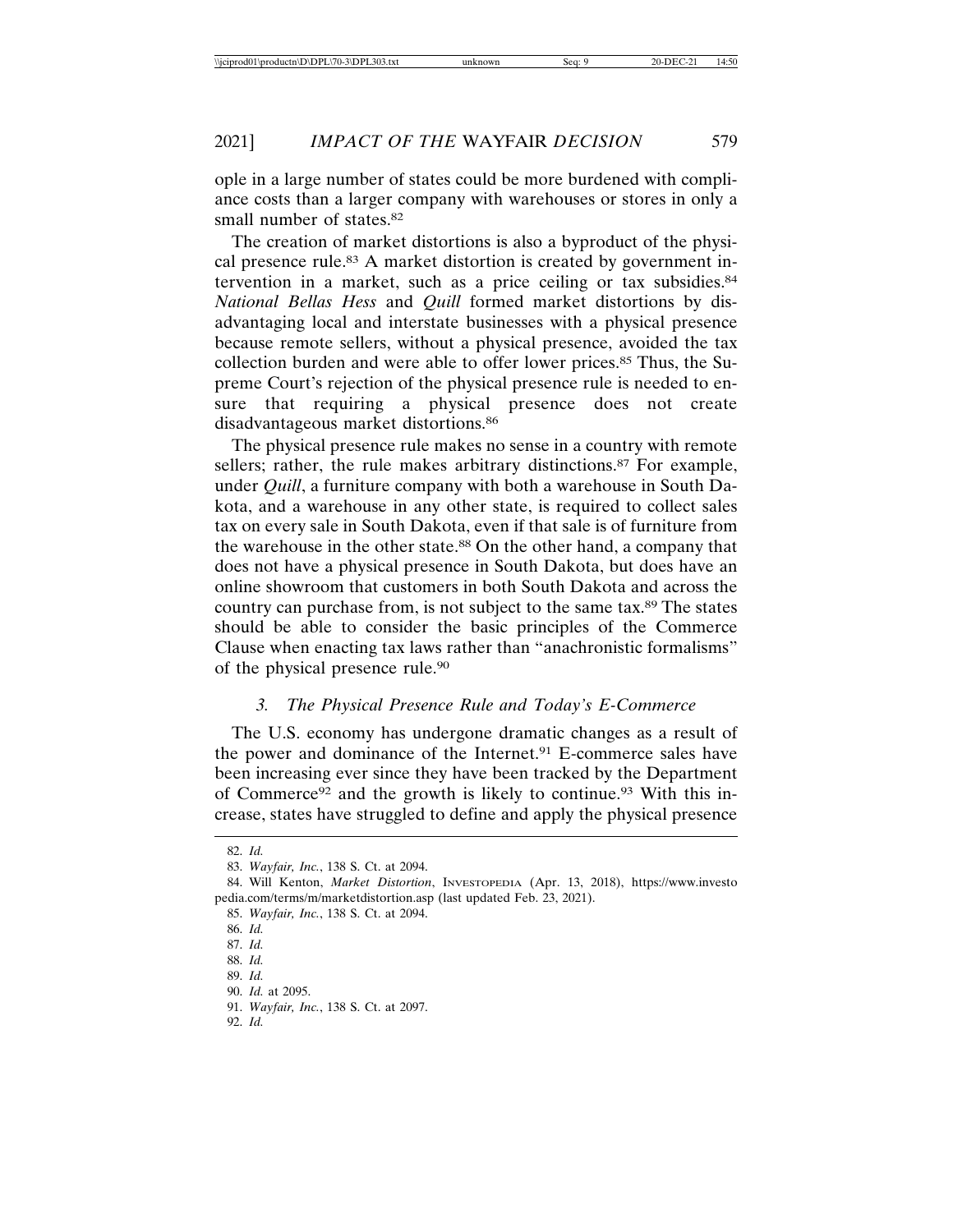rule in the "Cyber Age."94 Attempts made to apply the physical presence rule to the growing online retail sales market have proved impractical.95 The physical presence rule has never been correct or efficient, but the Internet revolution has made the error increasingly outrageous and extraneous.96

#### *3. The Physical Presence Rule Overruled*

After considering the issues with the physical presence rule and its negative impact on the states, the Court overruled *National Bellas Hess* and *Quill*. 97 Thus, the determination as to whether a state can require the collection of sales tax is "whether the tax applies to an activity with a substantial nexus with the taxing State."98 This nexus is established when the tax collected "'avails itself of the substantial privilege of carrying on business' in that jurisdiction."99 In *Wayfair*, the nexus is clearly established by any business that meets the requirements of the Act—more than \$100,000 of goods or services delivered to South Dakota or at least 200 individual transactions causing delivery to South Dakota within the year.100 These requirements would not be met unless Wayfair availed itself to the benefits of doing business in South Dakota, thus creating a substantial nexus.101 As a result of this case, South Dakota is permitted to require the collection of sales tax from Wayfair.102

#### III. ANALYSIS

Abolishing the physical presence rule will lead to a drastic increase in sales tax income that has no locality, so states can—and should use the money to improve their education systems because the current systems are disadvantageous to many students. The states that see these increases will have the opportunity to make significant changes. The implementation of this decision by the states has been varied in time and process<sup>103</sup> but states who choose to enact laws that permit

100. *Wayfair, Inc.*, 138 S. Ct. at 2089, 2099.

<sup>93.</sup> *Id. See also eCommerce*, STATISTA, https://www.statista.com/outlook/dmo/ecommerce/ worldwide (last visited May 30, 2021).

<sup>94.</sup> *Wayfair, Inc.*, 138 S. Ct. at 2097.

<sup>95.</sup> *Id.*

<sup>96.</sup> *Id.*

<sup>97.</sup> *Id.* at 2099.

<sup>98.</sup> *Id.* (citing Complete Auto Transit, Inc. v. Brady, 430 U.S. 274, 279 (1977)).

<sup>99.</sup> *Id.* (quoting Polar Tankers, Inc. v. City of Valdez, 557 U.S. 1, 11 (2009)).

<sup>101.</sup> *Id.* at 2099.

<sup>102.</sup> *Id.*

<sup>103.</sup> *See, e.g.*, David Gamage et al., *Taxing E-Commerce in the Post-*Wayfair *World*, 58 WASH. U. J.L. & POL'Y 71 (2019).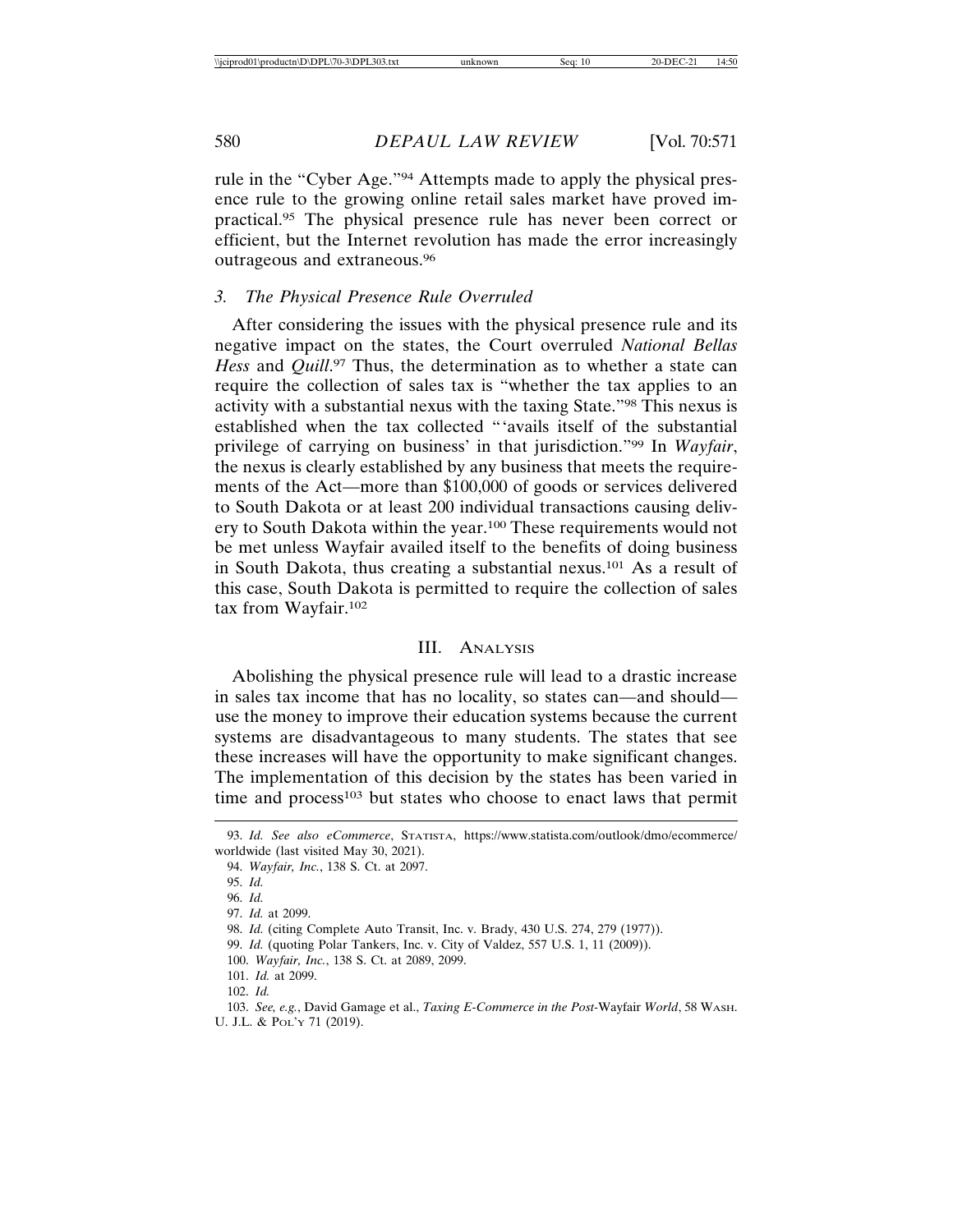the collection of taxes from out-of-state companies will receive benefits to the states and their citizens, which in turn, will improve their education system.

Currently, around fifty-one million students attend public schools in the United States.104 Of those fifty-one million, approximately thirty million are enrolled in elementary schools.<sup>105</sup> Those in elementary school, particularly kindergarten through second grade, are in some of the most important years of their schooling.106 In these early years, children acquire knowledge and skills more rapidly.107 The knowledge and skills, particularly whether a student can read proficiently, can strongly predict outcomes for the student later in school and life.108 Unfortunately, "fourth-graders who cannot meet [the National Assessment of Educational Progress's] proficient level in reading today are all too likely to become our nation's lowest-income, least-skilled, least-productive, and most costly citizens" in the future.109 Approximately 75% of fourth grade students who are not proficient readers will remain that way; they also typically have more social problems and behavioral issues later in school.110 Each "student who does not complete high school costs our society an estimated \$260,000 in lost earnings, taxes, and productivity."111 It is clear that the states' education systems that are currently in place are not sufficient, and an increase in spending is a positive start to spark necessary change.

### *A. Education Funding and Spending*

Federal funding represents approximately 8% of funding for education, but the remainder comes from state and local governments.112 State funding comes from a variety of taxes and other sources, such as

107. *Id.*

109. ANNIE E. CASEY FOUNDATION, *supra* note 108, at 7.

110. *Id.*

<sup>104.</sup> CENTER ON BUDGET AND POLICY PRIORITIES, *supra* note 24.

<sup>105.</sup> Erin Duffin, *Elementary schools in the U.S. – Statistics & Facts*, STATISTA (Jan. 28, 2020), https://www.statista.com/topics/1733/elementary-schools-in-the-us/.

<sup>106.</sup> Sara Mead, *Don't Forget the Early Elementary Years*, U.S. NEWS (Oct. 6, 2016, 8:00 AM), https://www.usnews.com/opinion/articles/2016-10-06/early-elementary-education-years-are-important-for-public-policy.

<sup>108.</sup> *Id. See also* EARLY WARNING! WHY READING BY THE END OF THIRD GRADE MAT-TERS, ANNIE E. CASEY FOUND. 9 (2010) (discussing the importance of proficiency in reading by a third-grade level).

<sup>111.</sup> *Id.* at 5 (citing Richard W. Riley & Terry K. Peterson, *Before the 'Either-Or' Era*, EDUC. WEEK (Sept. 19, 2008), www.edweek.org/ew/articles/2008/09/24/05riley.h28.html).

<sup>112.</sup> Mike Maciag, *States That Spend the Most (and the Least) on Education*, GOVERNING (June 4, 2019), https://www.governing.com/topics/education/gov-state-education-spending-revenue-data.html. For more information on the contribution from state and local sources, see *id.*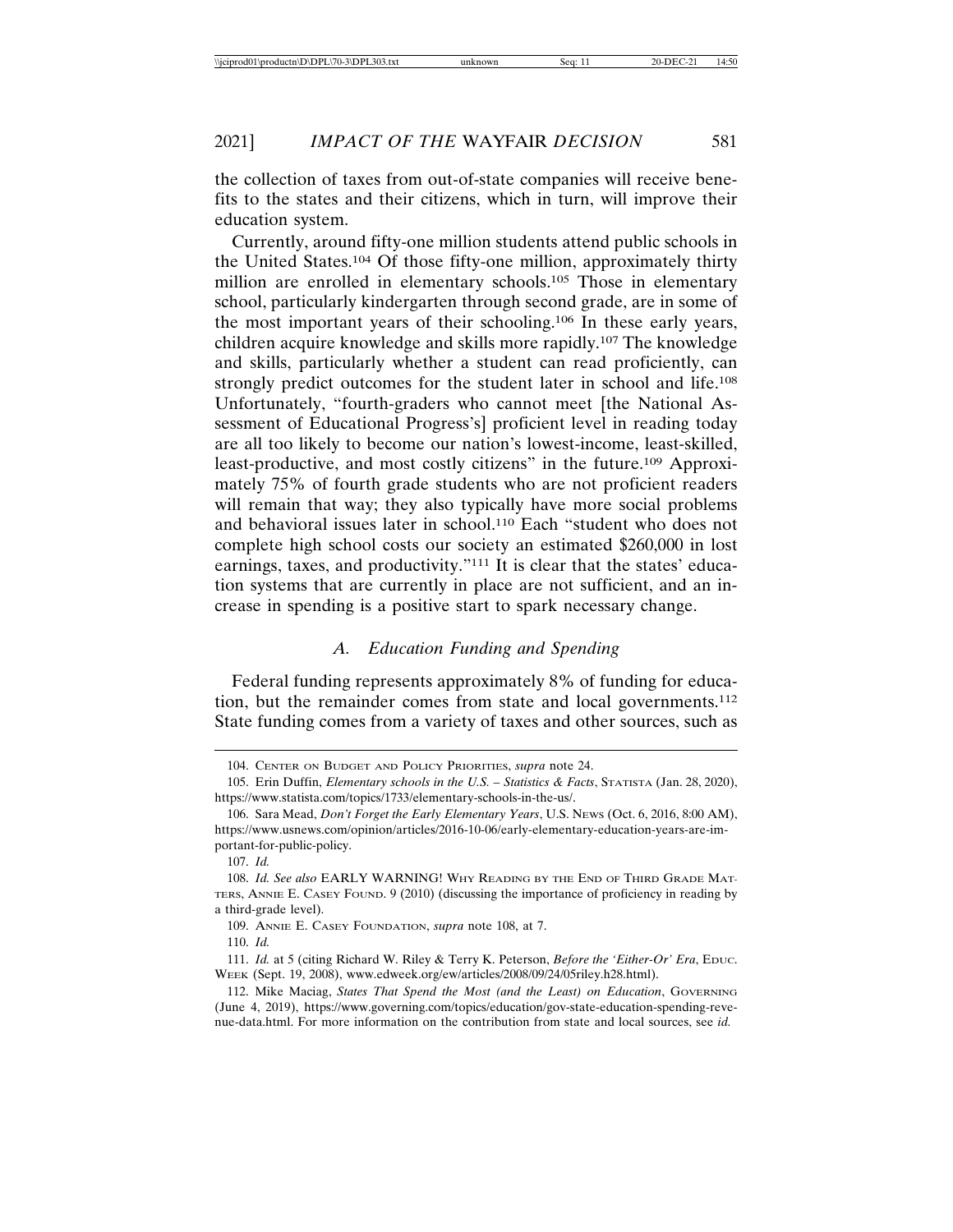state-sponsored lottery games.113 Approximately 25% of spending goes towards public schools grades K-12.114 The states typically give the funds to the administrative bodies that are within the state, which then distribute the money to schools.115 Most states use formula funding to determine how the money should be distributed.116 These formulas include factors like local wealth, school enrollment, and student characteristics.117 The funding typically goes toward salaries, supplies, utilities for the buildings, and the like.118

Local taxes primarily come from property taxes paid by the residents, but sales tax, income tax, and other sources contribute as well.119 These taxes are then used to fund the local public services that are provided, such as education, garbage pickup, or road maintenance.120 Although there is federal and state funding, school districts rely heavily on these local taxes.121 Unfortunately, this means localities with a smaller property tax base collect less taxes from their residents, and thus have less funding to support the local school districts.122

#### *1. Decrease in State Spending on Education*

"The relative decline of American education is untenable for our economy, unsustainable for our democracy, and unacceptable for our children."123 A proper education, especially for students in their early years, is incredibly important not only for their future, but also for the future of the economy.124 So it begs the question: why is funding so

<sup>113.</sup> *Education Funding: State and Local Sources*, FINDLAW, https://education.findlaw.com/ curriculum-standards-school-funding/education-finance-and-funding-state-and-localsources.html (last visited May 30, 2021).

<sup>114.</sup> Alia Hoyt, *How the Cost of Education Works*, HOW STUFF WORKS (Nov. 4, 2014), https:// money.howstuffworks.com/personal-finance/family-finance/cost-of-education1.htm.

<sup>115.</sup> *Id.*

<sup>116.</sup> Dale Mezzacappa, *What is a state education funding formula?*, CHALKBEAT PHILA. (Oct. 2, 2014, 6:37 AM), https://thenotebook.org/articles/2014/10/02/what-is-a-state-education-fundingformula/.

<sup>117.</sup> *Id.*

<sup>118.</sup> Michael Leachman & Eric Figueroa, *K-12 School Funding Up in Most 2018 Teacher-Protest States, But Still Well Below Decade Ago*, CTR. ON BUDGET & POL'Y PRIORITIES (Mar. 6, 2019), https://www.cbpp.org/research/state-budget-and-tax/k-12-school-funding-up-in-most-2018 teacher-protest-states-but-still.

<sup>119.</sup> Hoyt, *supra* note 114.

<sup>120.</sup> Keefer, *supra* note 21.

<sup>121.</sup> *Id.*

<sup>122.</sup> *Id.*

<sup>123.</sup> Obama Outlines Five Top Education Priorities, PBS (Mar. 10, 2009, 11:45 AM), https:// www.pbs.org/newshour/education/education-jan-june09-education\_03-10.

<sup>124.</sup> *See generally* Brent Radcliffe, *How Education and Training Affect the Economy*, INVES-TOPEDIA, https://www.investopedia.com/articles/economics/09/education-training-advan-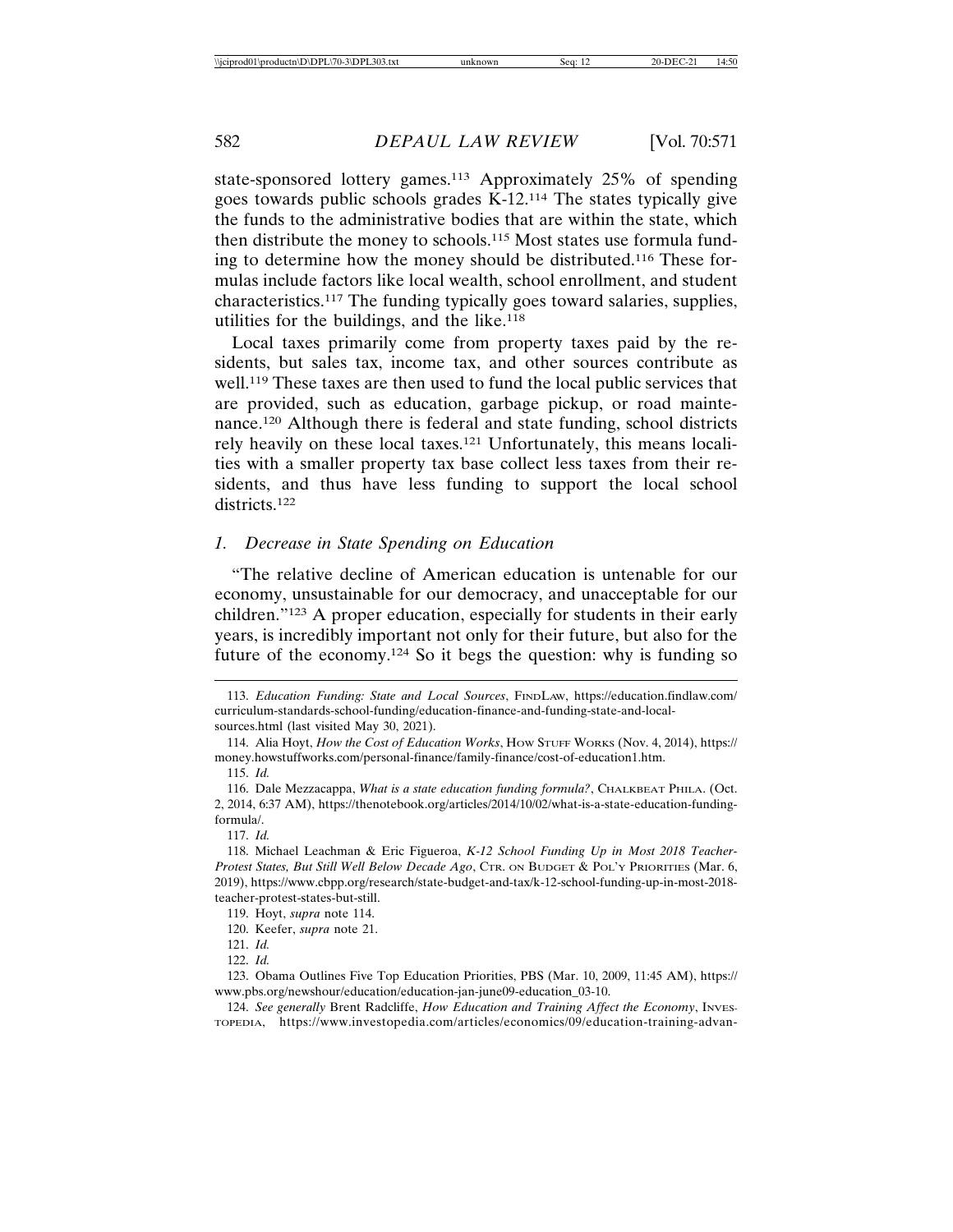low? Although K-12 education accounts for about 21% of state spending, on average,125 it is not enough to fund an education system that leads to successful students. Many states have cut formula funding to well below levels not seen since 2008.126 Some states, such as Texas, are now 20% below the 2008 levels because of more and more cuts to funding.127 Overall, twenty-nine states are providing less funding per student than was provided in 2008. according to the U.S. Census Bureau.128 The 2008 recession was a major cause of the reduction in spending on education due to a sharp decrease in state revenue.<sup>129</sup> However, some states disproportionately cut spending rather than using a more proportionate mix, which has contributed to further revenue shortfalls and the continued strain on the education budget.130

Due to the deep cuts made by state governments, many teachers began to protest their low pay and other shortages of funding.131 This forces teachers to take action to protect both themselves and their pay, and also resources for the students, because the states are not doing so. In Spring 2018, most states that saw protests were those that had the biggest cuts in formula funding.132 Many of these states boosted their funding, partially due to the protests,133 but the funding is still not sufficient enough for neither a successful education system nor sufficient resources for teachers and students. Teachers in cities all across the United States are continuing to protest. For example, the teachers in Chicago, home to the third largest public school system in the U.S., went on strike in October 2019.134 The teachers' union called for the teachers to stop working to continue their fight for further increases in education spending and support.135 The students want to

125. *See* URBAN INSTITUTE, *supra* note 29 and accompanying text.

127. Leachman & Figueroa, *supra* note 118.

129. *Id.*

130. *Id.*

- 131. *Id.*
- 132. *Id.*

tages.asp#:~:text=A%20country's%20economy%20becomes%20more,require%20literacy %20and%20critical%20thinking.&text=IN%20this%20sense%2C%20education%20is,an%20 investment%20in%20better%20equipment (last updated May 11, 2021).

<sup>126.</sup> Leachman & Figueroa, *supra* note 118. The levels dropped so low in and after 2008 to due to the Great Recession and its impact on states' ability to raise local taxes. For a comprehensive explanation, see Michael Leachman et al., *A Punishing Decade for School Funding*, CTR. ON BUDGET & POL'Y PRIORITIES (Nov. 29, 2017), https://www.cbpp.org/research/state-budget-andtax/a-punishing-decade-for-school-funding.

<sup>128.</sup> *Id.*

<sup>133.</sup> Leachman & Figueroa, *supra* note 118.

<sup>134.</sup> Brendan O'Brien, *Striking Chicago teachers clog traffic, classes canceled again Thursday*, REUTERS (Oct. 23, 2019, 6:19 AM), https://www.reuters.com/article/us-chicago-education/striking-chicago-teachers-clog-traffic-classes-canceled-again-thursday-idUSKBN1X21EG.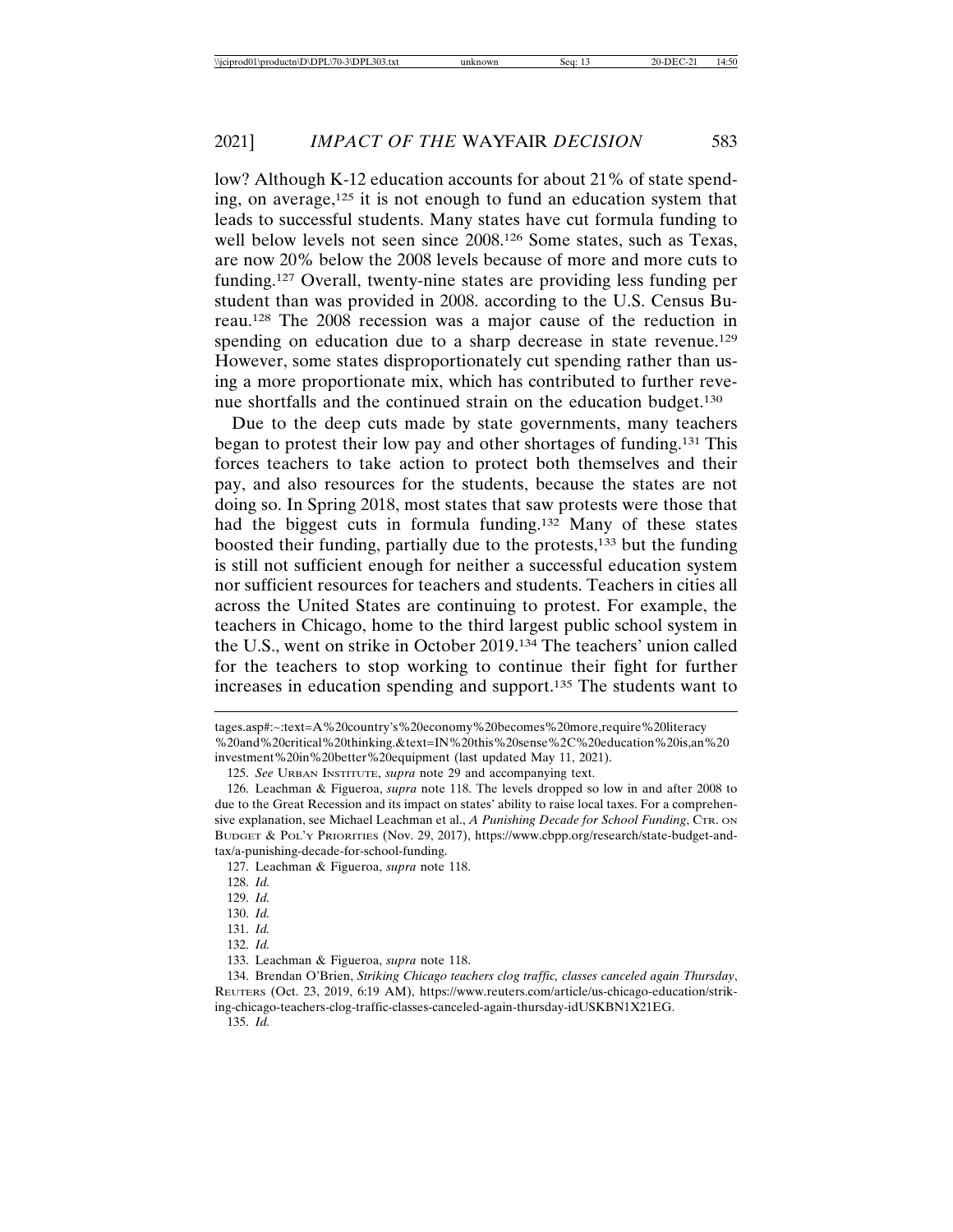learn, and the teachers want to teach them, but without proper resources, the students suffer as a result of funding issues they are unable to control or resolve themselves.

#### *2. Inequality in Education Spending*

Beyond the decrease in spending, funding for education continues to face the negative effects of inequality in local funding. Because education funding is largely derived from local taxes, school funding within a state often has large disparities from locality to locality, due to gaps between wealthier and poorer communities.136 For example, Illinois spends an average of \$5,991 per student; however, within Illinois, certain districts spend up to \$11,507 per student while other districts only spend \$5,260.137 The huge gaps in funding come largely from "the reliance on property taxes as a primary source of funding for schools."138 Schools in wealthier areas are able to raise more money due to the higher value of local property and the residents' ability to pay higher taxes.139

States often try to give more money to the districts with less to spend on education, but it is often not enough to erase the large gaps in funds.140 Courts also endorse the idea of the states filling in the funding gaps; however, this action is essentially endorsing the fractured system that is in place.141 Currently, "the U.S. spends approximately 7 percent—or \$1,000—less per pupil on students educated in our nation's highest poverty districts than those educated in the wealthiest."142

# *B. No More Physical Presence Requirement*

The increased spending capabilities of the states after *Wayfair* arises from the overruling of the physical presence requirement. Modern ecommerce cannot logically align with a test that requires a physical

<sup>136.</sup> Biddle & Berliner, *supra* note 22, at 61. For a list of the average annual expenditures per student in each state, see *id.*, at 49, fig.1. *See also* Maciag, *supra* note 112.

<sup>137.</sup> Biddle & Berliner, *supra* note 22, at 49.

<sup>138.</sup> Laura Meckler, *Report finds \$23 billion racial funding gap for schools*, WASH. POST (Feb. 25, 2019, 11:01 PM), https://www.washingtonpost.com/local/education/report-finds-23-billion-racial-funding-gap-for-schools/2019/02/25/d562b704-3915-11e9-a06c-3ec8ed509d15\_story.html.

<sup>139.</sup> *Id.*

<sup>140.</sup> *Id.*

<sup>141.</sup> *Nonwhite School Districts Get \$23 Billion Less Than White Districts Despite Serving the Same Number of Students*, EDBUILD, https://edbuild.org/content/23-billion (last visited May 30, 2021).

<sup>142.</sup> Ivy Morgan & Ary Amerikaner, *Funding Gaps 2018*, THE EDUC. TRUST (Feb. 27, 2018), https://edtrust.org/resource/funding-gaps-2018/.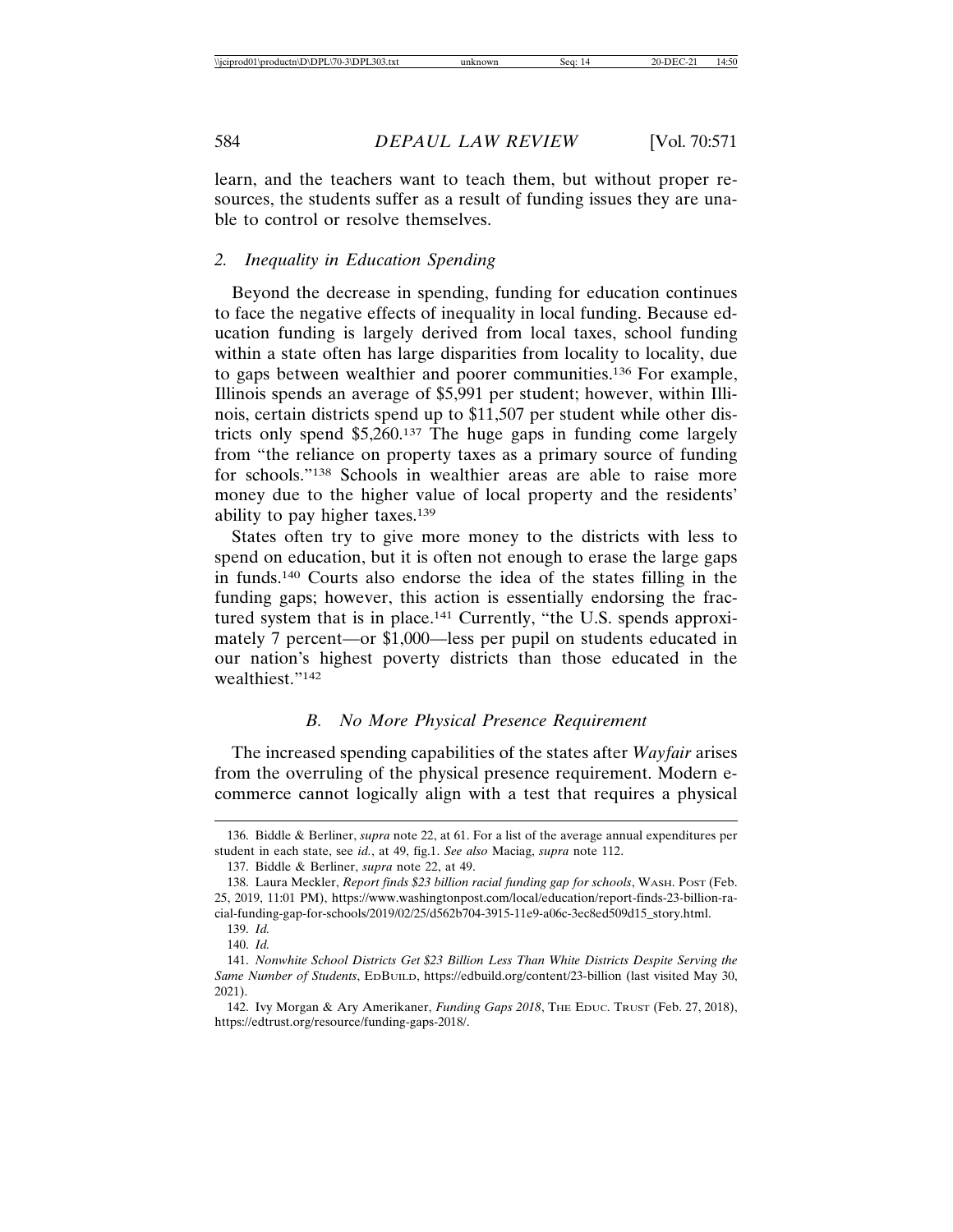presence as created in *Quill*.<sup>143</sup> It does not follow that "a single employee or a single warehouse should create a substantial nexus while 'physical' aspects of pervasive modern technology should not."144 Because of technological advances, consumers are closer to retail stores than they have ever been, regardless of the distance from the consumer to a physical location.<sup>145</sup> Access to a website within a state can create a meaningful presence in the state, just like that of an actual retail location.146

In a nation so technologically driven, remote sellers should not be allowed to escape an obligation to collect and remit sales tax in states where their customers reside.<sup>147</sup> Because the remote sellers were able to avoid collecting sales tax, the states were left with collecting a use tax from their residents who purchase goods and services from remote sellers.148 Since the compliance with this use tax is notoriously low, those who purchase from out-of-state retailers were unfairly shifting the burden to customers of retailers with a physical presence.149 The physical presence rule undermined the necessary confidence in the tax system due to the advantage given to remote sellers over in-state competitors who collect sales tax.150 Additionally, the physical presence rule unnecessarily harmed free markets by preventing participants from competing on a level playing field and has limited the ability of the states to seek long-term benefits.151

There has been an Internet revolution since the *Quill* case was decided.152 The power and prevalence of the Internet has "changed the dynamics of the national economy."153 The large increase in e-commerce sales has also increased the revenue deficiency of the states who collect sales and use taxes.<sup>154</sup> Wayfair argued that in this Internet revolution, the physical presence rule has been beneficial for companies to grow their business without requiring the maneuvering of the obstacle that is the nationwide sales tax collection.155 However, any issues that a company may face in state sales tax collection may soon

143. South Dakota v. Wayfair, Inc., 138 S. Ct. 2080, 2086 (2018). 144. *Id.* at 2095. 145. *Id.* (citing Direct Mktg. Ass'n v. Brohl, 575 U.S. 1, 18 (2015)). 146. *Id.* (citing Direct Mktg. Ass'n v. Brohl, 575 U.S. 1, 18 (2015)). 147. *Id.* 148. *Id.* at 2096. 149. *Wayfair, Inc.*, 138 S. Ct. at 2088. 150. *Id.* at 2096. 151. *Id.* 152. *Id.* at 2097. 153. *Id.* 154. *Id.* 155. *Wayfair, Inc.*, 138 S. Ct. at 2098.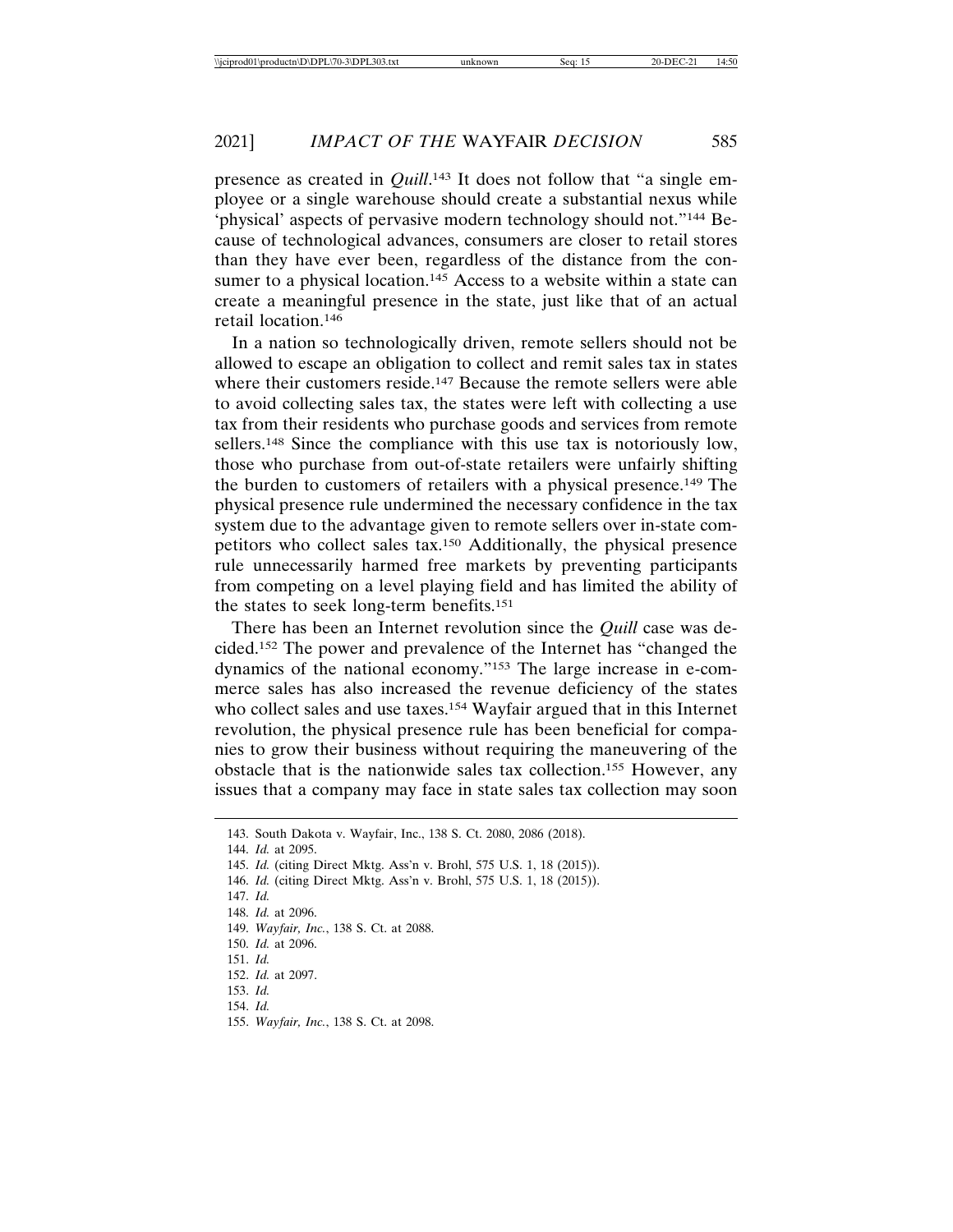be resolved by software designed to clear up the problems.156 Also, if deemed necessary, Congress can step in and address the problems through legislation.157 Likewise, the South Dakota legislation at issue protects those who only do a small amount of business within the state,158 as it requires a minimum dollar amount or number of transactions before the collection of sales tax is required.159 The Commerce Clause will also protect against any undue burdens on interstate commerce, as it is intended to do, no matter the size of the business.<sup>160</sup>

The unfair and unjust impact that the physical presence rule had on businesses makes it easy to justify its overruling. Without the rule to limit the sales tax income for states, they will see immense benefits, favorable to the state and its citizens These benefits can create a lasting impact on many state-run programs.

#### *C. Impact on the States*

Through the *Wayfair* decision, the Supreme Court created an economic nexus for out-of-state sellers that allows states to collect sales tax simply by the retailers' action of selling goods or performing services in that state.161 However, the Court did not create requirements or standards for state laws that create the economic nexus; rather, they just discussed the beneficial aspects of the South Dakota law, so the specific burden on businesses is not completely known.162 Since the decision was announced, states have begun to take action and establish legislation aligned with *Wayfair*. While some states have been proposing and adopting thresholds similar to South Dakota,163 others have vetoed related bills.<sup>164</sup>

162. *Id.* For more information about the requirements of the South Dakota out-of-state retailers' law, see *Wayfair, Inc.*, 138 S. Ct. at 2089.

163. *Q1 2019 Updates for Economic Nexus Thresholds on Remote Sellers for Sales and Use Taxes*, BDO U.S. (Apr. 2019), https://www.bdo.com/insights/tax/state-and-local-tax/q1-2019-updates-for-economic-nexus-thresholds-on-r. For more information about suggested and adopted laws related to *Wayfair*, see Phil Horwitz, *Wayfair and You: How Economic Nexus Laws Will Impact Businesses*, MOSS ADAMS (Feb. 27, 2019), https://www.mossadams.com/articles/2019/february/wayfair-implications-for-sellers.

164. *State Notices & Resources for Remote Sellers*, SALES TAX INST., https://www.salestaxinstitute.com/resources/state-notices-resources-for-remote-sellers (last updated May 26, 2021).

<sup>156.</sup> *Id.*

<sup>157.</sup> *Id.*

<sup>158.</sup> *Id.*

<sup>159.</sup> *Id.* at 2089.

<sup>160.</sup> *Id.* at 2098.

<sup>161.</sup> Donna Niesen & April Meade, *What the Wayfair Decision Means for Out-of-State Sellers*, KATZ SAPPER & MILLER (Oct. 5, 2018), https://www.ksmcpa.com/blog/what-the-wayfair-decision-means-for-out-of-state-sellers.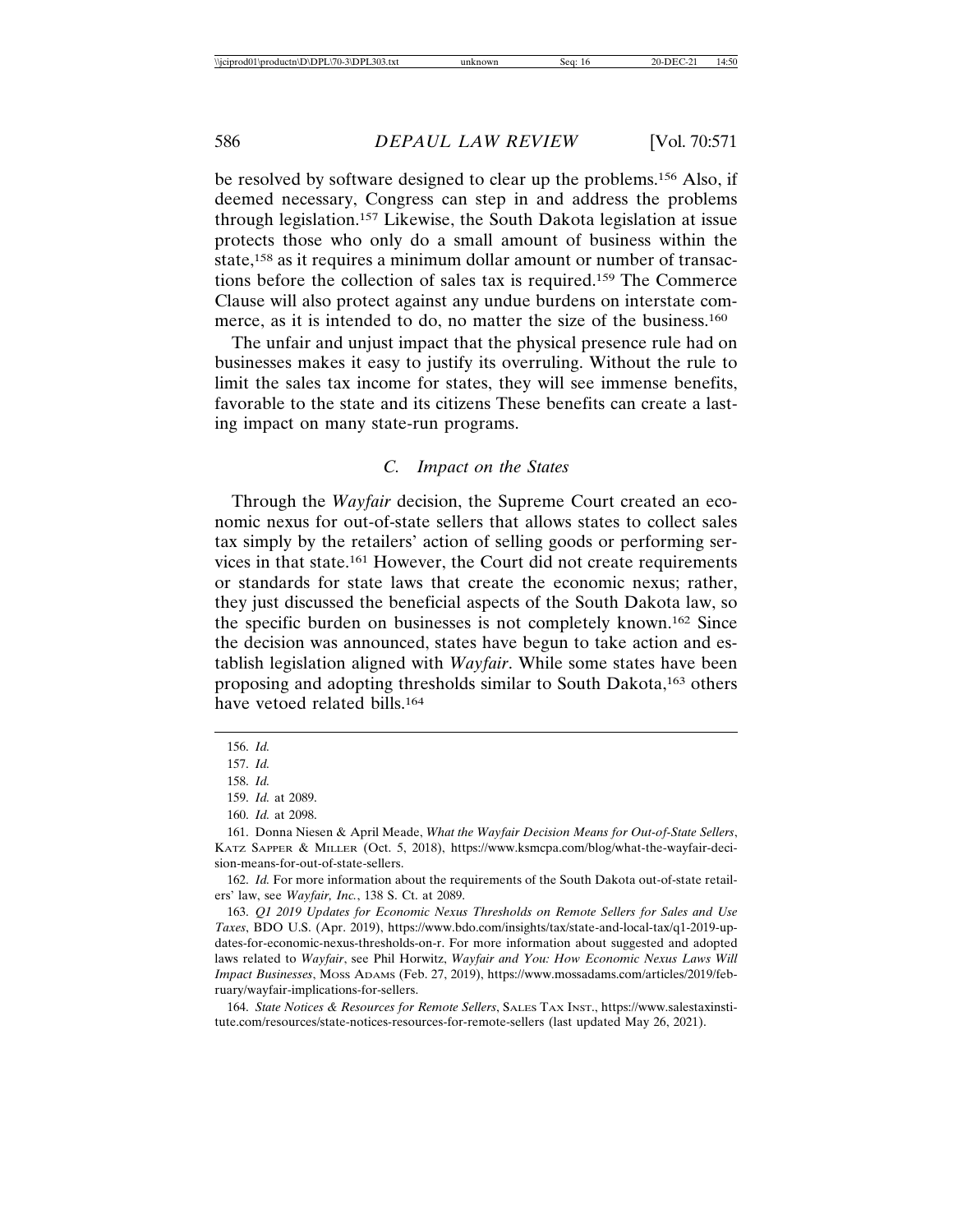In states where legislation has been enacted, the out-of-state sellers have responsibilities they must fulfill once they meet the threshold. Although the timing differs, generally once the retailer meets the applicable threshold, they are required to register and remit sales tax.165 In Illinois, for example, the thresholds are the same as South Dakota: \$100,000 gross receipts or 200 or more separate transactions.166 A retailer must determine whether they meet the criteria for the preceding twelve months on a quarterly basis.<sup>167</sup> If an out-of-state retailer meets either of the thresholds for the preceding twelve months, they are considered to be maintaining a business in Illinois.<sup>168</sup> If that is the case for a retailer, they "are required to collect and remit tax and file returns for the subsequent year."169 States that have enacted economic nexus legislation have relatively similar laws.170

The states have faced issues with the lack of uniformity in sales tax administration for years.171 Although most states have worked to create uncomplicated nexus legislation, there are still difficulties that can cause problems for the retailers trying to determine if, and how much, they are required to remit to the state. In the United States, there are over 10,000 sales tax jurisdictions, creating increased difficulty for states requiring compliance by remote sellers.172 If states have "a single point of collections and administration, a uniform tax base, and a simple and reliable way to identify the appropriate local tax rate.]" remote sellers will likely have no issue complying with the sales tax laws in place.173 However, this is not the case in most states. In the United States, forty-five states and Washington D.C., levy sales tax on

173. *Id.*

<sup>165.</sup> *What do I need to know about the Wayfair case and economic nexus?*, SALES TAX INST., https://www.salestaxinstitute.com/sales\_tax\_faqs/wayfair-economic-nexus (last visited May 30, 2021). For information on the effective date of *Wayfair* legislation, the threshold, registration date requirements, and more, for each state, see *Economic Nexus State Guide*, SALES TAX INST., https://www.salestaxinstitute.com/resources/economic-nexus-state-guide (last visited May 30, 2021).

<sup>166.</sup> *Illinois Enacts Economic Nexus Legislation*, SALES TAX INST. (June 11, 2018), https:// www.salestaxinstitute.com/resources/illinois-enacts-economic-nexus-legislation (last visited May 30, 2021). For more information about the economic nexus law in Illinois, see 30 ILL. COMP. STAT. 105/6z-81 (2020).

<sup>167.</sup> SALES TAX INSTITUTE, *supra* note 166.

<sup>168.</sup> *Id.*

<sup>169.</sup> *Id.*

<sup>170.</sup> *See Economic Nexus State Guide*, *supra* note 165 and accompanying text.

<sup>171.</sup> Jared Walczak & Janelle Cammenga, *State Sales Taxes in the Post-Wayfair Era*, TAX FOUND. (Dec. 12, 2019), https://taxfoundation.org/state-remote-sales-tax-collection-wayfair/ #Uniformity.

<sup>172.</sup> *Id.*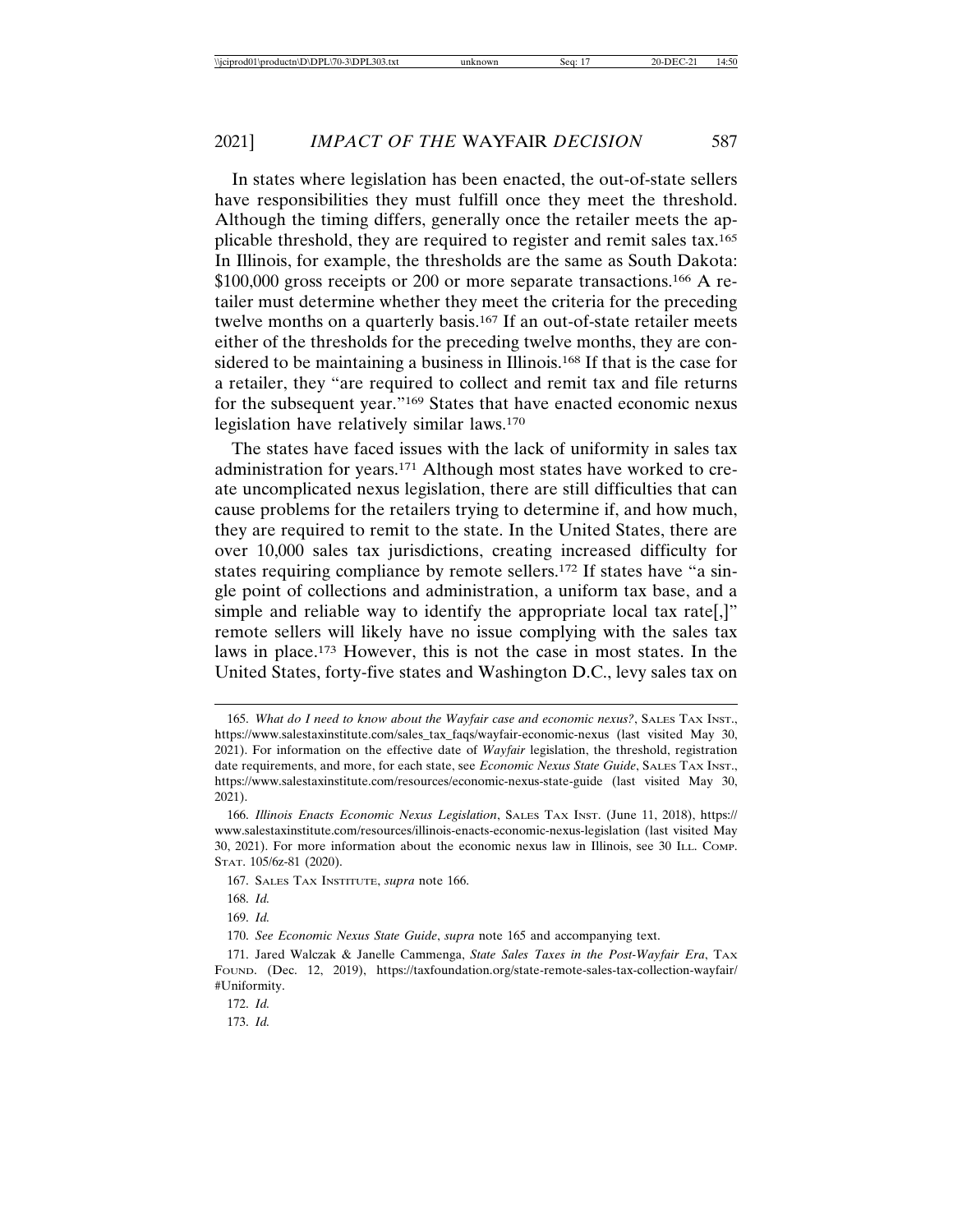the purchases made by its residents.174 Thirty-eight of the states, one of which has no statewide sales tax, have local sales tax.175 Of the states that collect sales tax, four of them have home rules, which allow the local governments to establish their own rules and rates for sales tax.176 Since many states have now established legislation requiring remote sellers to collect sales tax, the states have also begun to create streamlined sales tax systems to minimize compliance burdens.177

Twenty-three states have joined the Streamlined Sales Tax Project ("Project"), requiring a uniform tax base and a single administration point, which includes accepting limits to the introduction of tax rate complexity.178 This Project also promotes software solutions which would incorporate the regimes of all other member states into a free software, "working with six Certified Service Providers to integrate [the] information into the systems of commonly used sales tax compliance vendors."179 The member states also have the option to use a free Certified Automated System, which interfaces with the seller's present system to help apply proper tax rates, determine the amount of tax to pay, and more.180 States that have not joined the Project have begun working independently with Certified Service Providers to provide software that can be used by remote sellers.181 There has also been work by the Streamlined Sales Tax Governing Board to allow states that are not members of the Project to use its central registration software.182 In many of the remaining states that do not have a streamlined system in place, tools and portals are offered to assist sellers, although they can still be quite burdensome.183 As of December

177. Walczak & Cammenga, *supra* note 171.

<sup>174.</sup> Linda C. Brinson, *How State Sales Taxes Work*, HOW STUFF WORKS (Mar. 24, 2010), https://money.howstuffworks.com/personal-finance/personal-income-taxes/state-sales-taxes.htm. 175. Walczak & Cammenga, *supra* note 171.

<sup>176.</sup> Gail Cole, *What You Need to Know About Home Rule and Effects on Sales Tax*, AC-COUNTINGWEB (Aug. 23, 2019), https://www.accountingweb.com/tax/sales-tax/what-you-need-toknow-about-home-rule-and-effects-on-sales-tax. The states that do not collect sales taxes are Alaska, Delaware, Montana, New Hampshire, and Oregon. Tonya Moreno, *The 5 U.S. States Without a Statewide Sales Tax*, THE BALANCE, https://www.thebalance.com/states-without-asales-tax-3193305 (last updated Mar. 12, 2021). Alabama, Alaska, Arizona, Colorado, and Louisiana all have a home rule which allows the local governments to establish a sales tax. Gail Cole, *What's home rule? How does it affect sales tax?*, AVALARA (Aug. 6, 2019), https://www.avalara. com/us/en/blog/2019/08/how-does-home-rule-affect-sales-tax-compliance.html. Some states, including Illinois, have a form of home rules as well, but they are more limited in scope and do not allow the local governments to administer their own sales tax. *Id.*

<sup>178.</sup> *Id.*

<sup>179.</sup> *Id.*

<sup>180.</sup> *Id.*

<sup>181.</sup> *Id.*

<sup>182.</sup> *Id.*

<sup>183.</sup> Walczak & Cammenga, *supra* note 171.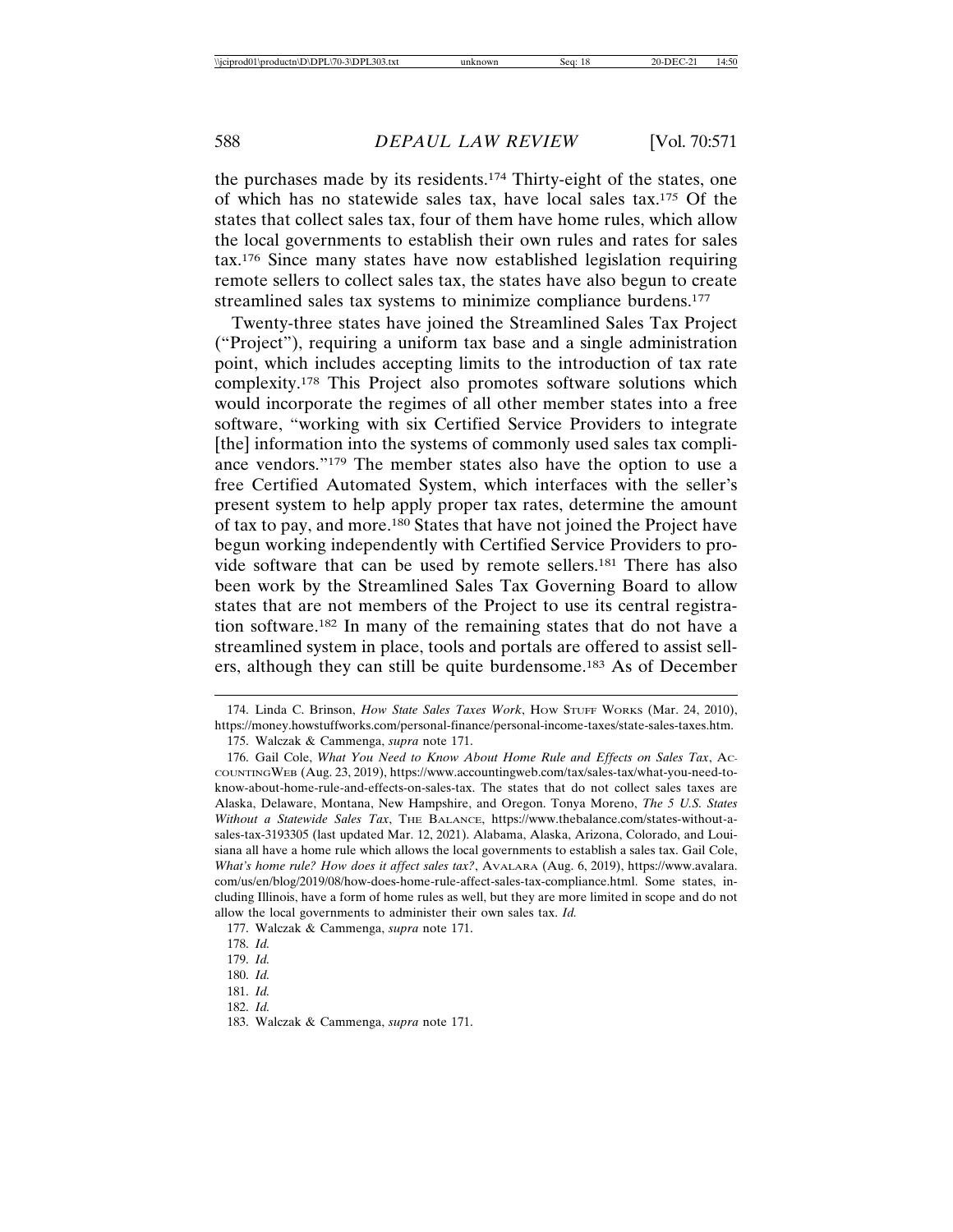2019, only four states lack a centralized system that allow sellers to make central payments.184 These systems that are in place will make it easier for out-of-state retailers and states to manage the sales tax system post-*Wayfair*.

Alongside the streamlined systems, the states will also experience an increase in tax income. The Government Accountability Office ("GAO") made estimates that took into consideration the total income from e-commerce and other remote sales, the sales of exempt products, the taxes paid by sellers due to the nexus, and the taxes paid by the purchasers.185 Using data from many different sources and on 31 product categories, the GAO found that in 2017 there was approximately \$285 to \$364 billion in e-commerce and remote sales across the United States.186 Determining the taxability of the remote sales was more difficult. Before *Wayfair*, some states had already created legislation that established a nexus so they could collect a portion of the taxes from remote sellers.187 The GAO determined that almost no out-of-state retailers were able to collect 100% of taxes.188 Internet retailers, for example, were only able to collect 78–86% of the collectible sales tax.189 Once all of the applicable determinations were made, the GAO determined that with the ability to secure all collectible taxes, there would be an increase in tax income between \$8.5 and \$13.4 billion.<sup>190</sup> This considerable increase will allow the states to make dramatic changes to their education systems that will make a positive impact on the students within these systems.

187. *See supra* notes 61–63 and accompanying text.

<sup>184.</sup> *Id.*

<sup>185.</sup> *Wayfair FAQs – Top Questions About the U.S. Supreme Court Decision and Economic Nexus Laws*, BDO U.S. (Sept. 2018), https://www.bdo.com/insights/tax/state-and-local-tax/ wayfair-faqs-%E2%80%93-top-questions-about-the-u-s-suprem.

<sup>186.</sup> U.S. GOV'T ACCOUNTABILITY OFFICE, GAO-18-114, SALES TAXES: STATES COULD GAIN REVENUE FROM EXPANDED AUTHORITY, BUT BUSINESSES ARE LIKELY TO EXPERIENCE COMPLIANCE COSTS 9 (2017).

<sup>188.</sup> U.S. GOV'T ACCOUNTABILITY OFFICE, GAO-18-114, SALES TAXES: STATES COULD GAIN REVENUE FROM EXPANDED AUTHORITY, BUT BUSINESSES ARE LIKELY TO EXPERIENCE COMPLIANCE COSTS 159 (2017).

<sup>189.</sup> *See id.* at 35–39 (analyzing percentages of other out-of-state sales and how the percentages were determined).

<sup>190. .</sup> *Id.* at 12. The GAO used various contributions for different sources to establish their estimates for the tax income increase. *Id.* at 12–13. For the final calculation the GOA determined the total e-commerce and other remote sales less sales of exempt products to find the taxable sales, regardless of the nexus. *Id.* at 9. The taxable sales amount was then multiplied by the tax rate to find the potential tax revenues. Taxes paid by sellers due to the nexus and the taxes paid by purchasers are subtracted from the potential tax revenues to determine the potential revenue gains. *Id.* at 12. For detailed information see generally *id.*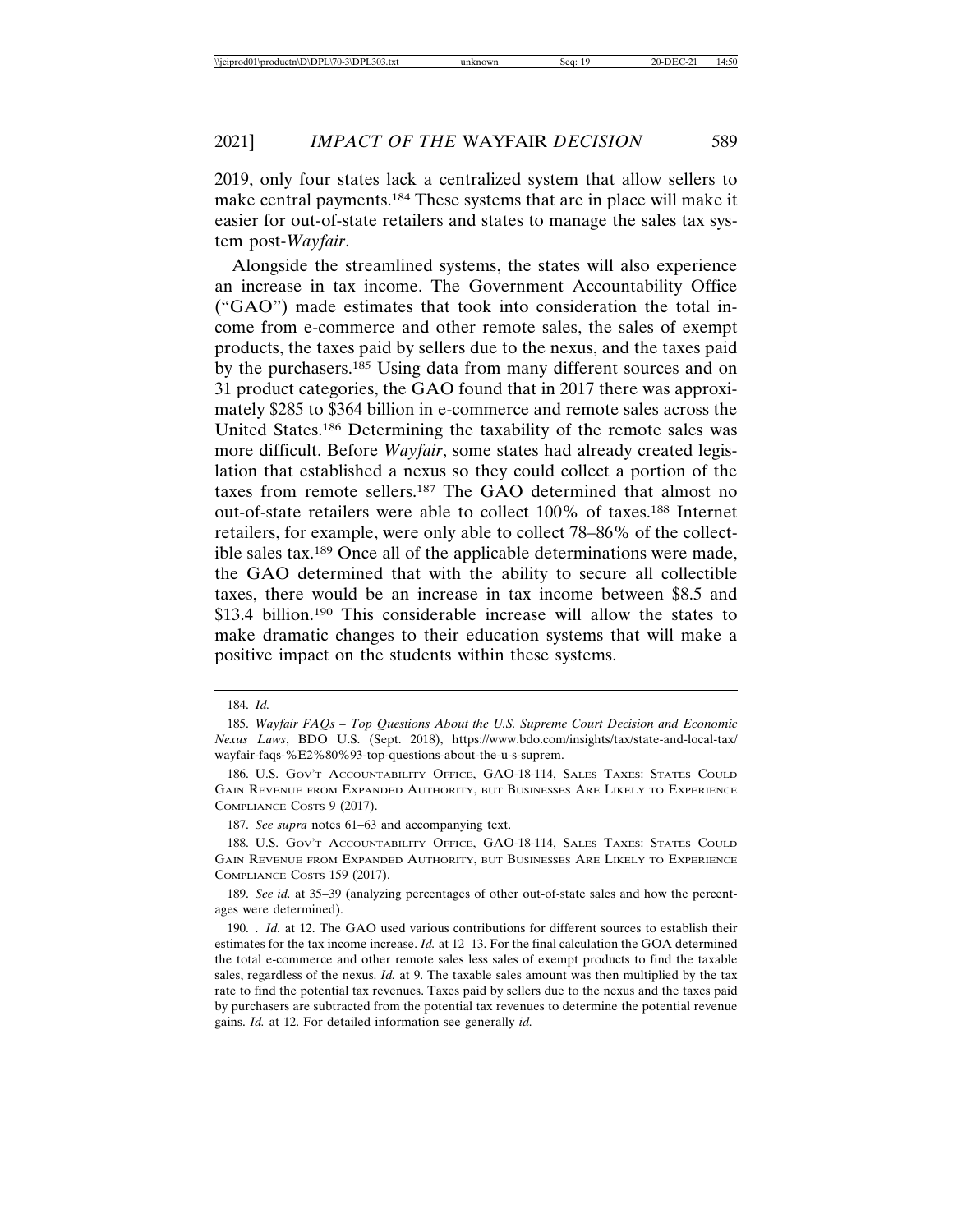## *D. An Emphasis on Education*

Due to the streamlined and simplified tax systems that the states are establishing, the excess sales tax income will be received by the states rather than localities within them. With the over \$13 billion increase in tax income,191 states should put an emphasis on education funding and focus on improving the quality of all their schools. Currently, state governments, rather than federal or local governments, are in the best position to establish a system that guarantees high-quality education for every student.192 A study by the National Bureau of Economic Research found that foundation plans are quite effective in reducing the funding gap between wealthy and poor districts.193 Foundation plans guarantee a minimum amount of funding for each student.194 The state would estimate the contribution that local taxes would make to education and provide the remaining funding required to meet the minimum.195 However, providing equal funding is only the first step.

After *Wayfair*, states are in the unique position to push for education reform that may actually be possible. Beyond providing equal per-pupil funding, states can implement policies and programs that ensure equal access to important educational services, such as after school programs.196 Schools will also have the ability to hire highly qualified teachers and improve the curriculum, which will facilitate improved outcomes for the students.197 Now that states have the excess tax income necessary, the state governments need to put time and effort into efficiently funding the education systems within their borders.

## *E. Benefits of Increased Spending*

The future of the United States "depends heavily on the quality of its schools."198 Students benefit greatly from sufficiently funded education systems, and the idea that an increase in funding is not benefi-

<sup>191.</sup> *See supra* note 190 and accompanying text.

<sup>192.</sup> Carmel Martin et al., *A Quality Approach to School Funding*, CTR. FOR AM. PROGRESS (Nov. 13, 2018, 12:01 AM), https://www.americanprogress.org/issues/education-k-12/reports/ 2018/11/13/460397/quality-approach-school-funding/.

<sup>193.</sup> C. Kirabo Jackson et al., *The Effects of School Spending on Educational and Economic Outcomes: Evidence from School Finance Reforms*, 131 Q.J. ECON. 157, 162 (2016).

<sup>194.</sup> Martin et al., *supra* note 192.

<sup>195.</sup> Jackson et al., *supra* note 193, at 179–80.

<sup>196.</sup> Martin et al., *supra* note 192.

<sup>197.</sup> *Id.*

<sup>198.</sup> Leachman et al., *supra* note 126.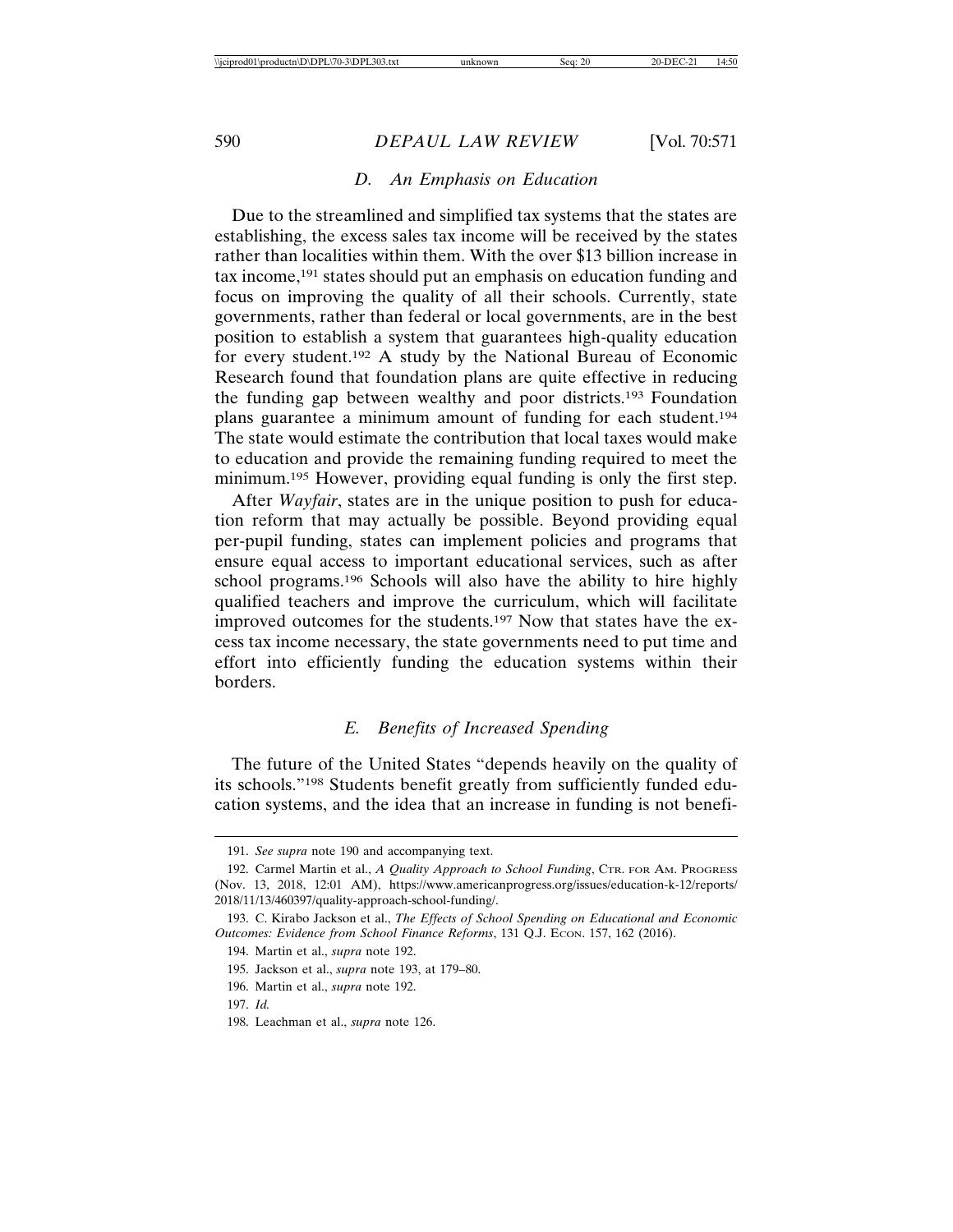cial to the students is fundamentally false.199 Typically, "aggregate per-pupil spending is positively associated with improved student outcomes."200 A study showed that "'a 10% increase in per pupil spending each year for all 12 years of public school leads to 0.31 more completed years of education, about 7% higher wages, and a 3.2 percentage-point reduction in the annual incidence of adult poverty.'"201 With increased funding for schools, students could experience smaller class sizes, additional instruction and support, and higher quality educators, among many other things, all of which would benefit the students.202

An increase in spending can enable students to have greater access to improved resources. This includes more curriculum options and improved facilities.203 Currently, there are many important services that are simply unavailable to students in low-income districts, but are available to those in higher-income areas.204 An improved early education can decrease the differences between high- and low-income students, which can "have a lasting impact on student achievement."205 A rigorous curriculum can enable students to be better prepared for college and work, but a small "percentage of high-poverty students have access to high school curriculum that prepares them" for their futures.206 Expanding the "access to high-quality care can help parents give children the start in life they desire for them."207 Enabling equal access to sufficient education is a very important step on the way to improving the education system in the United States; however, much more is required.

If schools were allocated more funds, they could reduce the size of classes, add early childhood programs, hire better quality teachers, and much more.208 An effective curriculum can help students, especially in early education, build "cognitive and non-cognitive skills"

<sup>199.</sup> David Evans, *Education spending and student learning outcomes*, WORLD BANK BLOGS (Jan. 17, 2019), http://blogs.worldbank.org/impactevaluations/education-spending-and-studentlearning-outcomes.

<sup>200.</sup> Bruce D. Baker, *How Money Matters for Schools*, LEARNING POL'Y INST. (Dec. 13, 2017), https://learningpolicyinstitute.org/product/how-money-matters-report.

<sup>201.</sup> Evans, *supra* note 199 (quoting C. Kirabo Jackson et al., *supra* note 195).

<sup>202.</sup> Baker, *supra* note 200.

<sup>203.</sup> Martin et al., *supra* note 192.

<sup>204.</sup> *Id.*

<sup>205.</sup> *Id.*

<sup>206.</sup> *Id.*

<sup>207.</sup> THE ECONOMICS OF EARLY CHILDHOOD INVESTMENTS, EXEC. OFF. OF THE PRESIDENT OF THE U.S. 35 (Jan. 2015), https://obamawhitehouse.archives.gov/sites/default/files/docs/ early\_childhood\_report\_update\_final\_non-embargo.pdf.

<sup>208.</sup> Baker, *supra* note 200.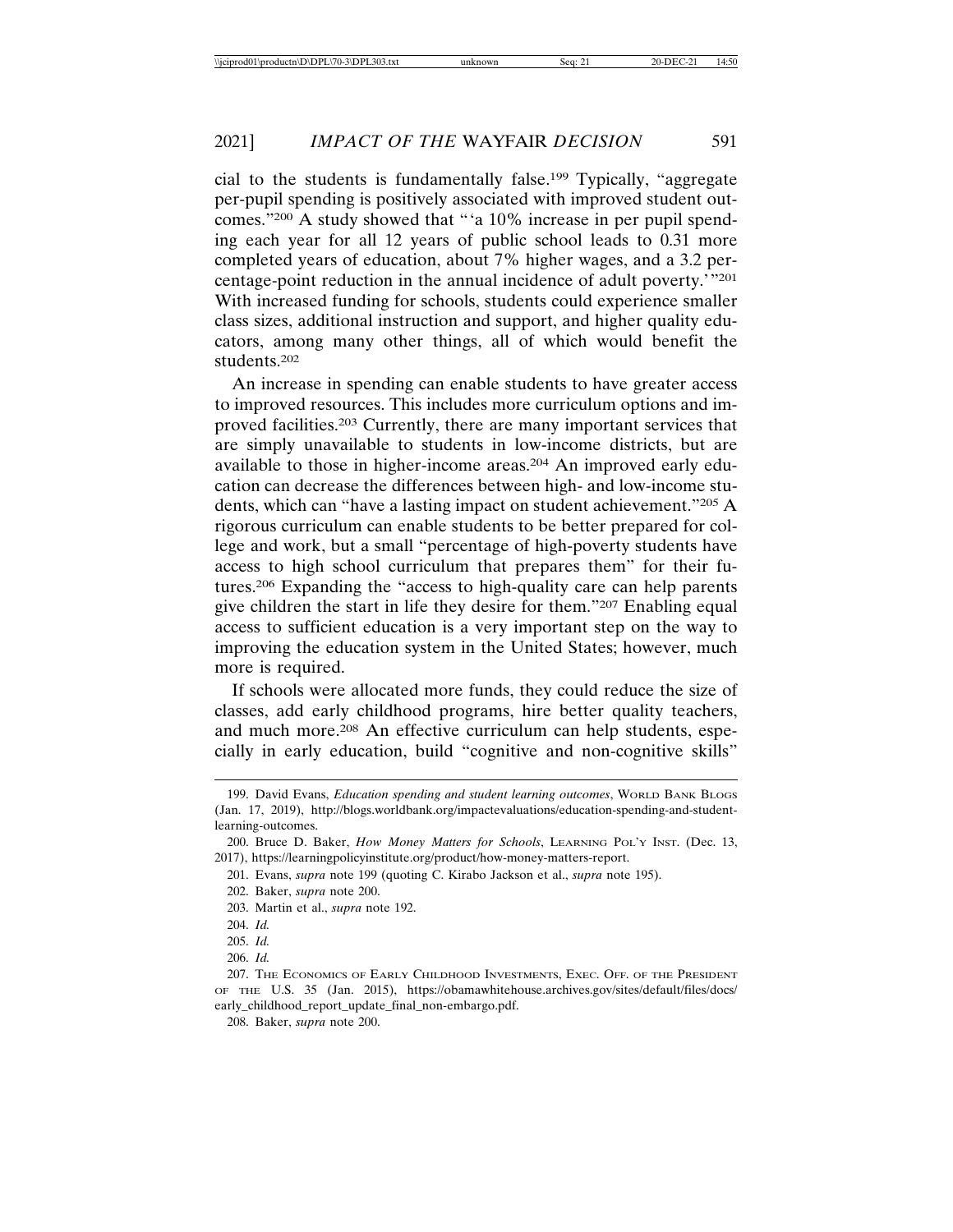that will be beneficial down the line.209 Improving the training and mentoring for teachers also enables a stronger curriculum, among other things.210 "No other in-school factor has as significant an impact on student achievement as the teacher at the front of the room."211 For example, students who have the ability to have high-quality interactions with their teachers have better outcomes.212

There are many benefits that the United States would experience with an improved education system. The President's Council of Economic Advisers did an analysis regarding these benefits and found that "existing research suggests expanding early learning initiatives would provide benefits to society of roughly \$8.60 for every \$1 spent . . . .<sup>"213</sup> In addition, improved education will expand the skilled workforce and increase the earnings of those within it.<sup>214</sup> Investments in education also lead to "reductions in crime, and lower expenditures on health care . . ."215 Overall, increasing education funds can improve many aspects of society, and, as a result of the *Wayfair* decision, the states have the money to do so.

#### IV. IMPACT

## *A. Future Legislation*

Over a year after the *Wayfair* decision was announced, many states have followed the path of South Dakota and created economic nexus legislation.216 Moving forward, it is likely that states that do not have nexus legislation will work toward enacting it. States are also putting their own stamp on the legislation through things like different thresholds, systematic solicitation of sales, or systematic exploitation of the

215. *Id.* at 9.

<sup>209.</sup> THE EXECUTIVE OFFICE OF THE PRESIDENT OF THE UNITED STATES, *supra* note 207, at 26.

<sup>210.</sup> *Id.* at 27.

<sup>211.</sup> Martin et al., *supra* note 192.

<sup>212.</sup> THE EXECUTIVE OFFICE OF THE PRESIDENT OF THE UNITED STATES, *supra* note 207, at 27.

<sup>213.</sup> *Id.* at 2.

<sup>214.</sup> *Id.* at 35.

<sup>216.</sup> In Illinois, for example, businesses with an economic nexus, meaning \$100,000 in gross receipts or at least 200 transactions within a year, must collect retailer's occupation tax on those sales as of January 1, 2021. Gail Cole, *Illinois requires remote sellers and marketplaces to collect local sales tax starting January 2021*, AVALARA (Mar. 26, 2021), https://www.avalara.com/blog/en/ north-america/2020/12/illinois-requires-remote-sellers-and-marketplaces-to-collect-local-salestax-starting-january-2021.html. For an overview of the legislation enacted by each state, see David Casper & Dylan Lien, *States Respond to SCOTUS Wayfair Decision*, EIDEBAILLY (MAY 2, 2020), https://www.eidebailly.com/insights/articles/2018/7/states-respond-to-scotus-wayfair

<sup>(</sup>last visited May 30, 2021).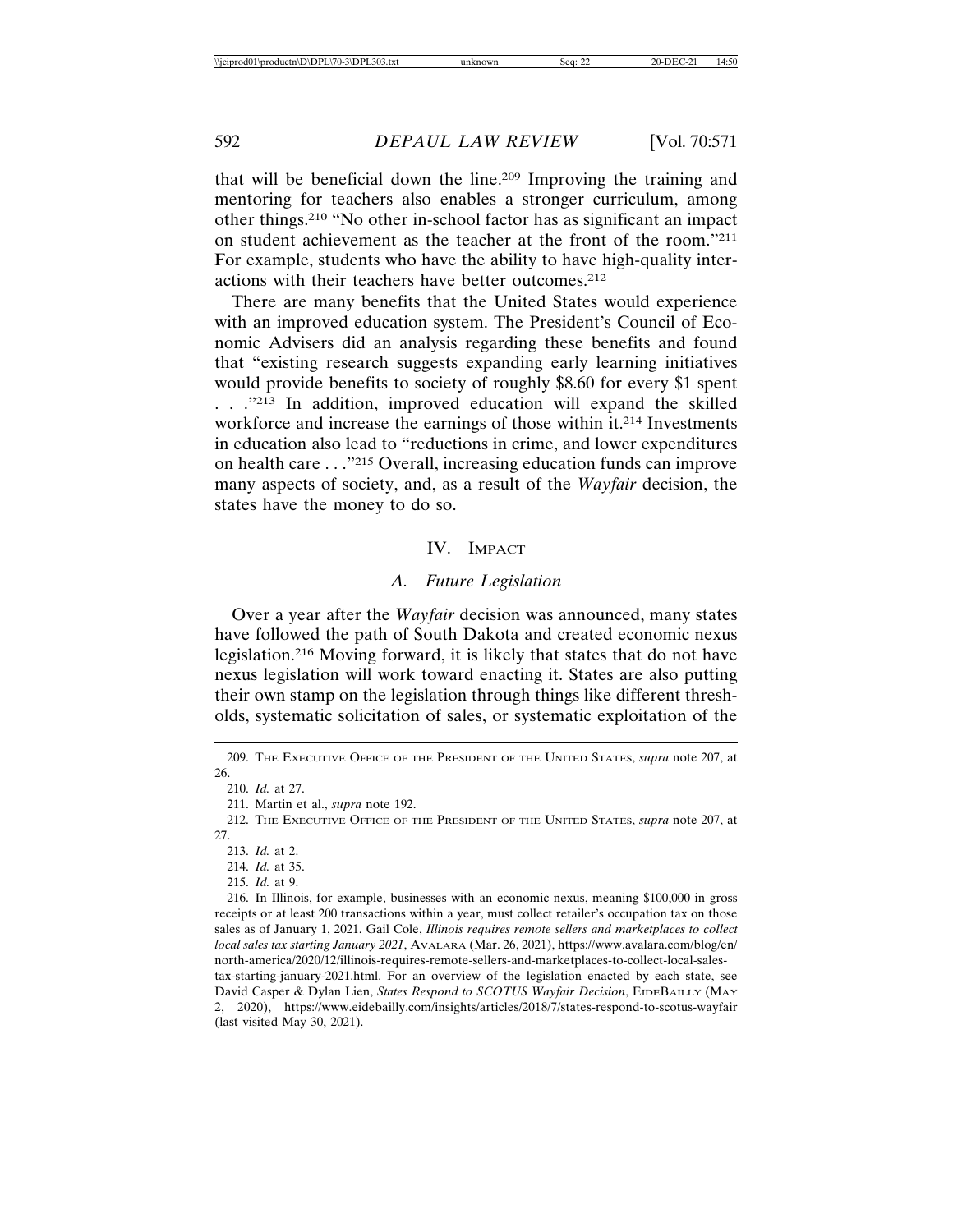market.217 Each state will also work toward establishing precedent and legislation that helps retailers determine the exact meaning of different aspects of the laws in place.218 States are also facing issues with the legislation put in place before *Wayfair* that were used to permit the states to collect on taxes through things such as a click-through nexus or cookie nexus.219 Many of the laws are being challenged in courts across the country so the states will likely have to decide whether the benefits of keeping these laws outweigh the costs.<sup>220</sup> In the meantime, businesses will also have to stay compliant with economic nexus laws and any others created previously or risk facing penalties.221

#### *B. Better Education for Future Generations*

With the ability to collect more taxes on out-of-state retailers, amounting to around  $$8$  to  $$13$  billion per year,<sup>222</sup> states will now have the capital to spend more on education. There is no question that an increase in spending on education has positive impacts on the students in the public-school system.223 Finance reforms could provide more equitable and adequate funding which could lead to "improvements in the level and distribution of student outcomes."224 Although money alone is not the answer, with an increase in spending and sufficient allocation of the funds, the students and teachers would see immense benefits,225 along with the United States as a whole.

# *C. Small vs. Large Businesses*

Although some argue that the physical presence rule was beneficial to small businesses and start-ups because it allowed them to use the Internet to grow their businesses without being subject to state tax,<sup>226</sup> the thresholds put in place by South Dakota, and many other states, will give small businesses a reasonable degree of protection.<sup>227</sup> Busi-

225. *Id.*

<sup>217.</sup> Mark Friedlich, *Wayfair on its first anniversary*, ACCT. TODAY (June 20, 2019, 9:00 AM), https://www.accountingtoday.com/list/the-supreme-courts-wayfair-decision-on-its-firstanniversary.

<sup>218.</sup> *Id.*

<sup>219.</sup> *Id.*

<sup>220.</sup> *Id.*

<sup>221.</sup> *Id.*

<sup>222.</sup> *See supra* note 190 and accompanying text.

<sup>223.</sup> *See supra* Part III.D.

<sup>224.</sup> Baker, *supra* note 200 (internal citations omitted).

<sup>226.</sup> South Dakota v. Wayfair, Inc., 138 S. Ct. 2080, 2098 (2018).

<sup>227.</sup> *Id.*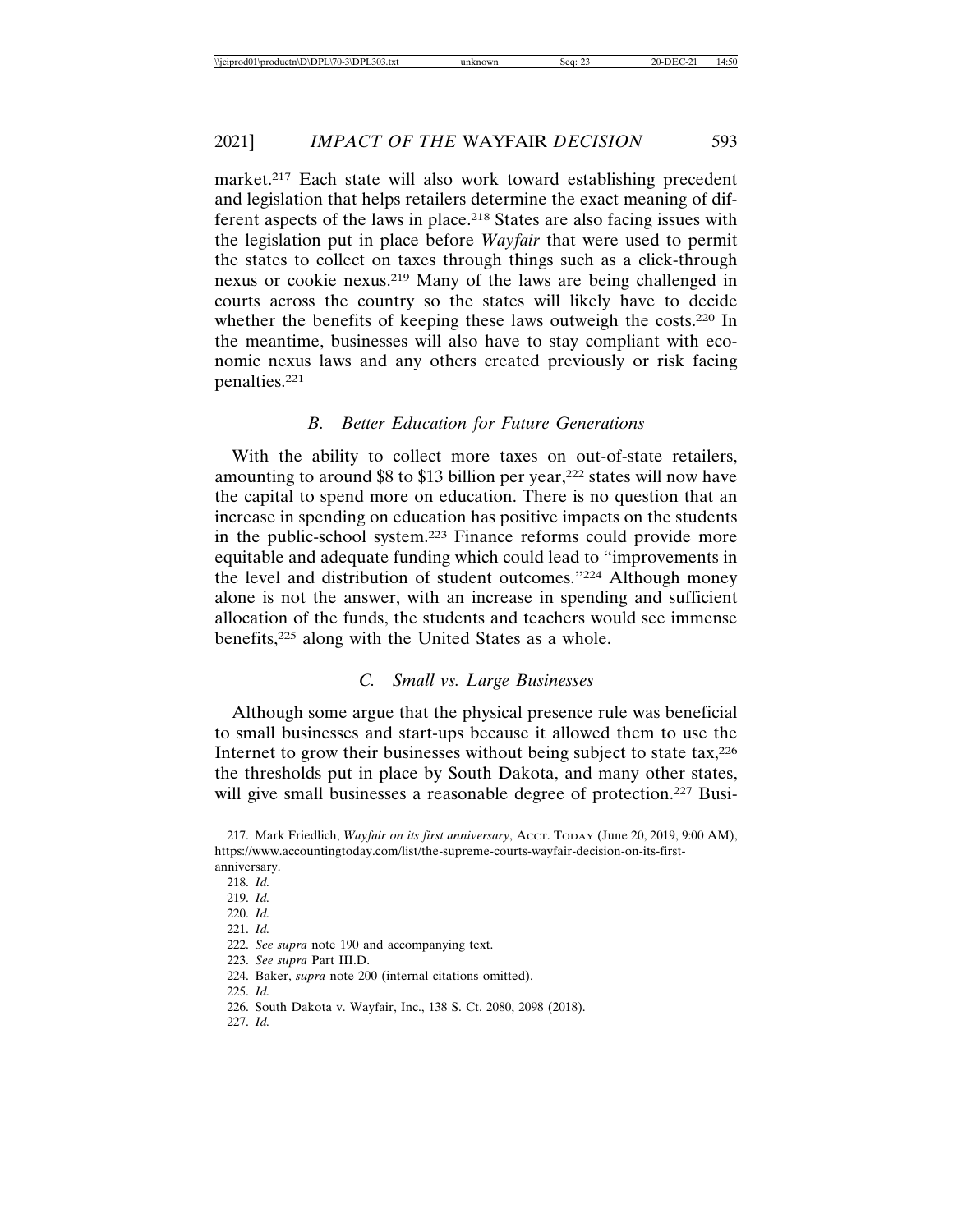nesses are only required to collect and remit taxes if they do a certain amount of business in the state, and the laws are not retroactive.228

Likewise, concerns about the ability to collect sales tax in an inexpensive and simple way are being addressed. For multistate tax collection, advanced software is required, and it can be expensive, time consuming, and labor-intensive to use and integrate.229 However, there are some state provisions, and possible federal regulations, that will benefit small businesses.<sup>230</sup> Congress has two bills pending, the Remote Transactions Parity Act and the Marketplace Fairness Act, and several others have been introduced, which would state the simplifications that states must make to enable them to collect tax from remote sellers.231 The GAO also suggests small business exemptions that would allow businesses that did not meet an overall sale threshold to be exempt from any remote sales tax collection and remittance.232 With the *Wayfair* decision being almost three years old, the full extent of the impact on retailers is not known, but local and federal governments are working toward creating a level playing field for businesses both large and small.

# V. CONCLUSION

The decision by the Supreme Court in *South Dakota v. Wayfair* is a turning point for sales tax. It changed the game by giving states, rather than local governments, control over a large increase in tax dollars to be spent within their borders. Although compliance with the Nexus laws that states put in place may take some time,233 the impact will be considerable.234 A \$13.4 billion increase in tax revenue is tremendous,235 and the impact could be extraordinary. The U.S. needs to put more emphasis on education and using this money to increase spending on education is essential to reduce the gap, create more successful

<sup>228.</sup> *Id.*

<sup>229.</sup> *See supra* Part III.C.

<sup>230.</sup> Joseph Bishop-Henchman, *What Does the Wayfair Decision Really Mean for States, Businesses, and Consumers?*, TAX FOUND. (July 9, 2018), https://taxfoundation.org/what-does-thewayfair-decision-really-mean-for-states-businesses-and-consumers/.

<sup>231.</sup> *Id. See also Federal legislative update on post-*Wayfair, AM. INST. OF CPAS, https:// www.aicpa.org/content/dam/aicpa/advocacy/state/downloadabledocuments/federal-postwayfair.pdf (last visited May 30, 2021).

<sup>232.</sup> UNITED STATES GOVERNMENT ACCOUNTABILITY OFFICE, *supra* note 57, at 25.

<sup>233.</sup> Gail Cole, *Wayfair turns 2, but survey shows many businesses still unaware of economic nexus*, AVALARA (June 1, 2020), https://www.avalara.com/us/en/blog/2020/06/wayfair-turns-2 but-many-businesses-still-unaware-of-economic-nexus.html#:~:text=wayfair%20overturned%20 the%20physical%20presence,a%20sales%20tax%20collection%20obligation.

<sup>234.</sup> *See supra* note 190 and accompanying text.

<sup>235.</sup> *Id.*